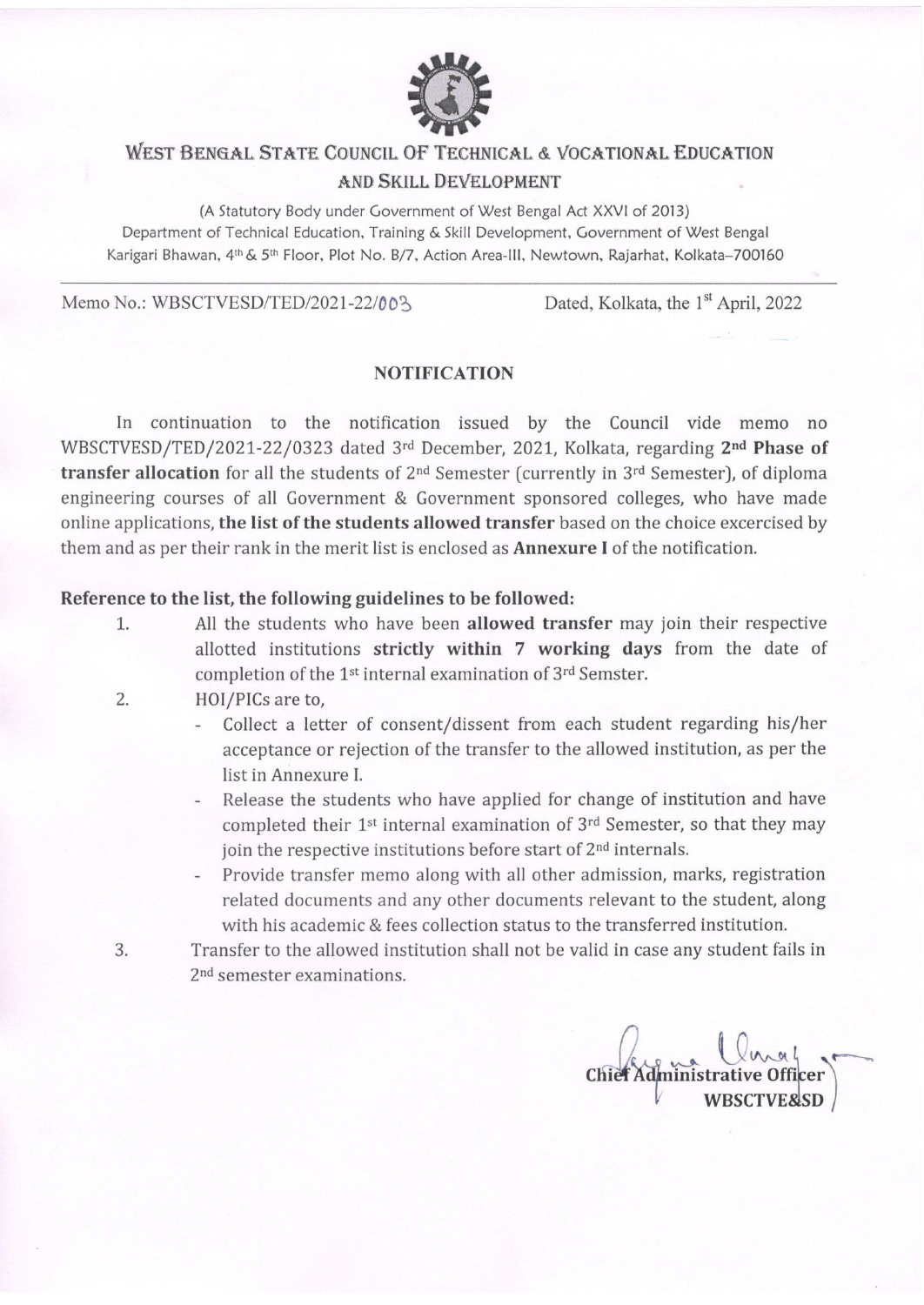| ANNEXURE - I - PHASE -2, JEXPO - 2021 - STUDENT TRANSFER LIST |                        |                                |            |                                                                          |                |                                                |                                  |                                                         |                                  |                                                |  |  |
|---------------------------------------------------------------|------------------------|--------------------------------|------------|--------------------------------------------------------------------------|----------------|------------------------------------------------|----------------------------------|---------------------------------------------------------|----------------------------------|------------------------------------------------|--|--|
|                                                               | <b>STUDENT DETAILS</b> |                                |            | <b>PRESENT INSTITUTE &amp; BRANCH NAME</b>                               |                |                                                |                                  | <b>INSTITUTE &amp; BRANCH TO WHICH TRANSFER ALLOWED</b> |                                  |                                                |  |  |
| <b>REG NO</b>                                                 | <b>STUDENT NAME</b>    | <b>DATE OF BIRTH   INST ID</b> |            | <b>INST NAME</b>                                                         | <b>DEPT ID</b> | <b>DEPT NAME</b>                               | <b>ALLOTED</b><br><b>INST ID</b> | <b>ALLOTED INST NAME</b>                                | <b>ALLOTED</b><br><b>DEPT ID</b> | <b>ALLOTED DEPT NAME</b>                       |  |  |
| D202114215                                                    | <b>SAMSON DAS</b>      | 15-05-2001                     | <b>MUR</b> | MURARAI GOVERNMENT POLYTECHNIC                                           | <b>CST</b>     | COMPUTER SCIENCE & TECHNOLOGY                  | KAN                              | KANYAPUR POLYTECHNIC                                    | <b>CST</b>                       | COMPUTER SCIENCE & TECHNOLOGY                  |  |  |
| D202114272                                                    | SUBHADEEP MONDAL       | 14-10-2002                     | <b>MUR</b> | MURARAI GOVERNMENT POLYTECHNIC                                           | ECE            | ELECTRONICS & COMMUNICATION<br>ENGINEERING     | <b>BIT</b>                       | BIRLA INSTITUTE OF TECHNOLOGY                           | ETCE                             | ELECTRONICS & TELECOMMUNICATION<br>ENGINEERING |  |  |
| D202110506                                                    | MIRJA OMAR FARUK       | 28-12-2001                     | JGP        | JANGIPUR GOVERNMENT POLYTECHNIC                                          | EE             | ELECTRICAL ENGINEERING                         | MAL                              | MALDA POLYTECHNIC                                       | EE                               | ELECTRICAL ENGINEERING                         |  |  |
| D202106906                                                    | TAHABIT MOSTAKIN       | 06-11-2002                     | FAL        | FALAKATA POLYTECHNIC                                                     | ME             | MECHANICAL ENGINEERING                         | <b>TGP</b>                       | TUFANGANJ GOVERNMENT POLYTECHNIC                        | ME                               | MECHANICAL ENGINEERING                         |  |  |
| D202110992                                                    | SUDIP DAS              | 19-12-2001                     | KAL        | KALNA POLYTECHNIC                                                        | ETCE           | ELECTRONICS & TELECOMMUNICATION<br>ENGINEERING | <b>CON</b>                       | CONTAI POLYTECHNIC                                      | ETCE                             | ELECTRONICS & TELECOMMUNICATION<br>ENGINEERING |  |  |
| D202106886                                                    | PREETAM MAITY          | 26-04-2002                     | FAL        | FALAKATA POLYTECHNIC                                                     | ME             | MECHANICAL ENGINEERING                         | JCG                              | JNAN CHANDRA GHOSH POLYTECHNIC                          | ME                               | MECHANICAL ENGINEERING                         |  |  |
| D202116785                                                    | SOIEB AKHTAR CHOWDHURY | 25-11-2003                     | RGP        | HAJI MD. SERAFAT MONDAL GOVERNMENT<br>POLYTECHNIC                        | EE             | ELECTRICAL ENGINEERING                         | SRV                              | SREE RAMKRISHNA SILPA VIDYAPITH                         | EE                               | ELECTRICAL ENGINEERING                         |  |  |
| D202101318                                                    | RANJIT MONDAL          | 30-04-2002                     | BAG        | BAGHMUNDI GOVERNMENT POLYTECHNIC                                         | ME             | MECHANICAL ENGINEERING                         | GAI                              | GAIGHATA GOVT POLYTECHNIC                               | ME                               | MECHANICAL ENGINEERING                         |  |  |
| D202106898                                                    | <b>SK SAJID</b>        | 15-08-2001                     | FAL        | FALAKATA POLYTECHNIC                                                     | ME             | MECHANICAL ENGINEERING                         | CON                              | CONTAI POLYTECHNIC                                      | ME                               | MECHANICAL ENGINEERING                         |  |  |
| D202111662                                                    | CHINTU SARKAR          | 11-12-2001                     | KLC        | KALIACHAK GOVERNMENT POLYTECHNIC                                         | <b>CST</b>     | COMPUTER SCIENCE & TECHNOLOGY                  | KAN                              | IKANYAPUR POLYTECHNIC                                   | <b>CST</b>                       | COMPUTER SCIENCE & TECHNOLOGY                  |  |  |
| D202117338                                                    | MANAB RUDRA            | 13-08-2002                     | RPG        | RAIPUR GOVERNMENT POLYTECHNIC                                            | ME             | MECHANICAL ENGINEERING                         | ASN                              | <b>ASANSOL POLYTECHNIC</b>                              | ME                               | MECHANICAL ENGINEERING                         |  |  |
| D202117280                                                    | <b>KISHOR KUMAR</b>    | 10-01-2002                     | RPG        | RAIPUR GOVERNMENT POLYTECHNIC                                            | EE             | ELECTRICAL ENGINEERING                         | BAG                              | BAGHMUNDI GOVERNMENT POLYTECHNIC                        | EE                               | ELECTRICAL ENGINEERING                         |  |  |
| D202106903                                                    | <b>SURAJIT DEBNATH</b> | 02-01-2004                     | FAL        | FALAKATA POLYTECHNIC                                                     | ME             | MECHANICAL ENGINEERING                         | <b>MEM</b>                       | MEMARI GOVERNMENT POLYTECHNIC                           | ME                               | MECHANICAL ENGINEERING                         |  |  |
| D202119032                                                    | PRADIP MONDAL          | 14-02-2002                     | SNB        | S. N. BOSE GOVERNMENT POLYTECHNIC                                        | EE             | ELECTRICAL ENGINEERING                         | <b>CON</b>                       | CONTAI POLYTECHNIC                                      | EE                               | ELECTRICAL ENGINEERING                         |  |  |
| D202109829                                                    | ALOK BARMAN            | 30-03-2002                     | JAL        | JALPAIGURI POLYTECHNIC INSTITUTE                                         | ME             | MECHANICAL ENGINEERING                         | TGP                              | TUFANGANJ GOVERNMENT POLYTECHNIC                        | ME                               | MECHANICAL ENGINEERING                         |  |  |
| D202110444                                                    | ARIJIT RANA            | 04-05-2004                     | JGP        | JANGIPUR GOVERNMENT POLYTECHNIC                                          | ECE            | ELECTRONICS & COMMUNICATION<br>ENGINEERING     | <b>CON</b>                       | CONTAI POLYTECHNIC                                      | ETCE                             | ELECTRONICS & TELECOMMUNICATION<br>ENGINEERING |  |  |
| D202119357                                                    | <b>ASHOK BERA</b>      | 05-06-2001                     | SRV        | SREE RAMKRISHNA SILPA VIDYAPITH                                          | EE             | ELECTRICAL ENGINEERING                         | MST                              | DR. MEGHNAD SAHA INSTITUTE OF<br><b>TECHNOLOGY</b>      | EE                               | ELECTRICAL ENGINEERING                         |  |  |
| D202113809                                                    | PARTHA SARATHI MITRA   | 11-05-2005                     | MSG        | MEDINIPUR SADAR GOVERNMENT POLYTECHNIC                                   | EE             | ELECTRICAL ENGINEERING                         | HIT                              | HOOGHLY INSTITUTE OF TECHNOLOGY                         | EE                               | ELECTRICAL ENGINEERING                         |  |  |
| D202107157                                                    | IT BANIK               | 14-01-2004                     | GAI        | GAIGHATA GOVT POLYTECHNIC                                                | EE             | ELECTRICAL ENGINEERING                         | ADY                              | ADYAPEATH ANNADA POLYTECHNIC COLLEGE                    | EE                               | ELECTRICAL ENGINEERING                         |  |  |
| D202107696                                                    | <b>GOPAL BHOWMIK</b>   | 02-07-2002                     | GIE        | Ghani Khan Choudhury Institute of Engineering &<br>Technology            | ME             | MECHANICAL ENGINEERING                         | MSG                              | MEDINIPUR SADAR GOVERNMENT<br>POLYTECHNIC               | ME                               | MECHANICAL ENGINEERING                         |  |  |
| D202116209                                                    | PRITAM DAS             | 22-08-2001                     | RAG        | RAGHUNATHPUR GOVERNMENT POLYTECHNIC                                      | <b>CST</b>     | COMPUTER SCIENCE & TECHNOLOGY                  | SLG                              | SILIGURI GOVERNMENT POLYTECHNIC                         | <b>CST</b>                       | COMPUTER SCIENCE & TECHNOLOGY                  |  |  |
| D202116780                                                    | SAIKAT GARAI           | 30-03-2001                     | RGP        | HAJI MD. SERAFAT MONDAL GOVERNMENT<br>POLYTECHNIC                        | EE             | ELECTRICAL ENGINEERING                         | SRV                              | SREE RAMKRISHNA SILPA VIDYAPITH                         | EE                               | ELECTRICAL ENGINEERING                         |  |  |
| D202100725                                                    | PUJA MRIDHA            | 01-10-2003                     | ARG        | ARAMBAGH GOVERNMENT POLYTECHNIC                                          | CE             | <b>CIVIL ENGINEERING</b>                       | HIT                              | HOOGHLY INSTITUTE OF TECHNOLOGY                         | CE                               | CIVIL ENGINEERING                              |  |  |
| D202107592                                                    | SHIBAM DAS             | 30-12-2002                     | GIE        | GHANI KHAN CHOUDHURY INSTITUTE OF<br><b>ENGINEERING &amp; TECHNOLOGY</b> | CE             | <b>CIVIL ENGINEERING</b>                       | HIT                              | HOOGHLY INSTITUTE OF TECHNOLOGY                         | CE                               | <b>CIVIL ENGINEERING</b>                       |  |  |
| D202116222                                                    | SOURAV MONDAL          | 12-10-2001                     | RAG        | RAGHUNATHPUR GOVERNMENT POLYTECHNIC                                      | <b>CST</b>     | COMPUTER SCIENCE & TECHNOLOGY                  | KAT                              | BENGAL INSTITUTE OF TECHNOLOGY                          | <b>CST</b>                       | COMPUTER SCIENCE & TECHNOLOGY                  |  |  |
| D202117143                                                    | <b>SOUMIK PAL</b>      | 13-12-2003                     | RJG        | RAJGANJ GOVERNMENT POLYTECHNIC                                           | ME             | MECHANICAL ENGINEERING                         | <b>MEM</b>                       | MEMARI GOVERNMENT POLYTECHNIC                           | ME                               | MECHANICAL ENGINEERING                         |  |  |
| D202117327                                                    | BIKRAM CHAKRABORTY     | 08-04-2002                     | RPG        | RAIPUR GOVERNMENT POLYTECHNIC                                            | ME             | MECHANICAL ENGINEERING                         | KAN                              | <b>KANYAPUR POLYTECHNIC</b>                             | ME                               | MECHANICAL ENGINEERING                         |  |  |
| D202107260                                                    | <b>BIDHAN DAS</b>      | 24-10-2001                     | GGP        | GANGARAMPUR GOVERNMENT POLYTECHNIC                                       |                | CE CIVIL ENGINEERING                           | SNB                              | S. N. BOSE GOVERNMENT POLYTECHNIC                       | CE                               | <b>CIVIL ENGINEERING</b>                       |  |  |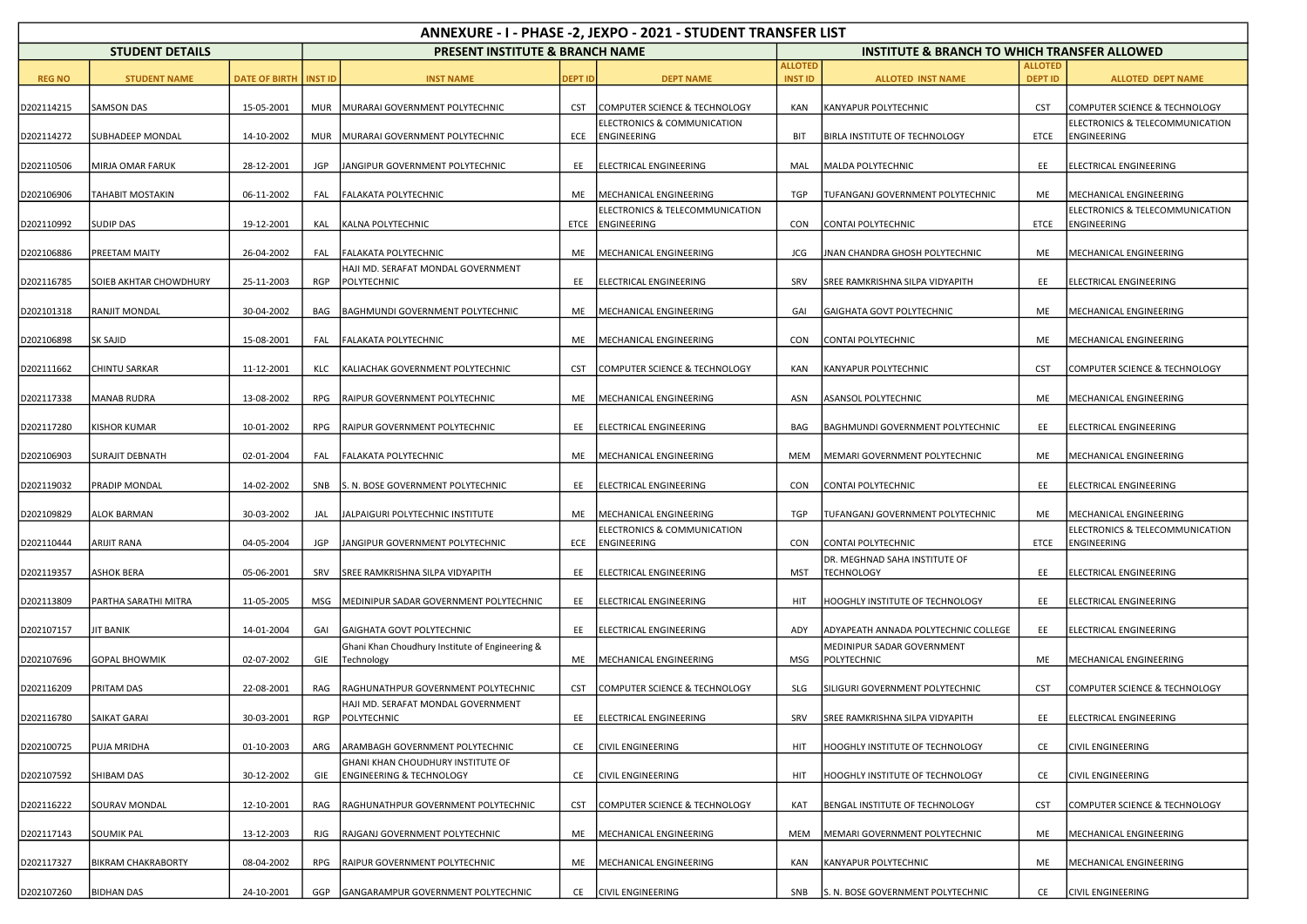|               | ANNEXURE - I - PHASE -2, JEXPO - 2021 - STUDENT TRANSFER LIST |                      |                |                                                                          |                |                                 |                                  |                                                                          |                                  |                               |  |  |  |
|---------------|---------------------------------------------------------------|----------------------|----------------|--------------------------------------------------------------------------|----------------|---------------------------------|----------------------------------|--------------------------------------------------------------------------|----------------------------------|-------------------------------|--|--|--|
|               | <b>STUDENT DETAILS</b>                                        |                      |                | <b>PRESENT INSTITUTE &amp; BRANCH NAME</b>                               |                |                                 |                                  | <b>INSTITUTE &amp; BRANCH TO WHICH TRANSFER ALLOWED</b>                  |                                  |                               |  |  |  |
| <b>REG NO</b> | <b>STUDENT NAME</b>                                           | <b>DATE OF BIRTH</b> | <b>INST ID</b> | <b>INST NAME</b>                                                         | <b>DEPT ID</b> | <b>DEPT NAME</b>                | <b>ALLOTED</b><br><b>INST ID</b> | <b>ALLOTED INST NAME</b>                                                 | <b>ALLOTED</b><br><b>DEPT ID</b> | <b>ALLOTED DEPT NAME</b>      |  |  |  |
| D202111776    | SASWATA DAS                                                   | 20-06-2003           | KLC            | KALIACHAK GOVERNMENT POLYTECHNIC                                         | ME             | MECHANICAL ENGINEERING          | MAL                              | MALDA POLYTECHNIC                                                        | ME                               | MECHANICAL ENGINEERING        |  |  |  |
| D202116425    | <b>MD SURAJ</b>                                               | 24-11-1999           | RAI            | RAIGANJ POLYTECHNIC                                                      | CE             | <b>CIVIL ENGINEERING</b>        | GIE                              | GHANI KHAN CHOUDHURY INSTITUTE OF<br><b>ENGINEERING &amp; TECHNOLOGY</b> | CE                               | CIVIL ENGINEERING             |  |  |  |
| D202119732    | <b>ANKAN GHOSH</b>                                            | 02-09-2002           | TEG            | BABA SAHEB AMBEDKAR GOVERNMENT<br>POLYTECHNIC                            | EE             | ELECTRICAL ENGINEERING          | RAN                              | RANAGHAT GOVERNMENT POLYTECHNIC                                          | EE                               | ELECTRICAL ENGINEERING        |  |  |  |
| D202106920    | DEBANGSHU BISWAS                                              | 25-12-2004           | GAG            | <b>GAYESPUR GOVERNMENT POLYTECHNIC</b>                                   | CE             | <b>CIVIL ENGINEERING</b>        | <b>BPC</b>                       | B.P.C. INSTITUTE OF TECHNOLOGY                                           | CE                               | <b>CIVIL ENGINEERING</b>      |  |  |  |
| D202102658    | ARGHADIP BANERJEE                                             | 26-02-2003           | BGP            | BANKURA GOVERNMENT POLYTECHNIC                                           | MET            | METALLURGICAL ENGINEERING       | ASN                              | <b>ASANSOL POLYTECHNIC</b>                                               | MET                              | METALLURGICAL ENGINEERING     |  |  |  |
| D202102699    | SUPARNA KABIRAJ                                               | 05-10-2004           | BGP            | <b>BANKURA GOVERNMENT POLYTECHNIC</b>                                    |                | MET   METALLURGICAL ENGINEERING | ASN                              | ASANSOL POLYTECHNIC                                                      | MET                              | METALLURGICAL ENGINEERING     |  |  |  |
| D202110424    | <b>SOURAV LAYEK</b>                                           | 28-03-2003           | <b>JGP</b>     | JANGIPUR GOVERNMENT POLYTECHNIC                                          |                | CE CIVIL ENGINEERING            | RPG                              | <b>RAIPUR GOVERNMENT POLYTECHNIC</b>                                     | CE                               | CIVIL ENGINEERING             |  |  |  |
| D202117370    | <b>SUMAN MANDAL</b>                                           | 15-04-2004           | RPG            | RAIPUR GOVERNMENT POLYTECHNIC                                            | ME             | MECHANICAL ENGINEERING          | КG                               | K. G. ENGINEERING INSTITUTE                                              | ME                               | MECHANICAL ENGINEERING        |  |  |  |
| D202107279    | PROLAB DAS                                                    | 01-07-1998           | GGP            | GANGARAMPUR GOVERNMENT POLYTECHNIC                                       | CE             | <b>CIVIL ENGINEERING</b>        | <b>BAN</b>                       | <b>WEST BENGAL SURVEY INSTITUTE</b>                                      | CE                               | CIVIL ENGINEERING             |  |  |  |
| D202107627    | MONALISA PURKAIT                                              | 24-04-2002           | GIE            | GHANI KHAN CHOUDHURY INSTITUTE OF<br><b>ENGINEERING &amp; TECHNOLOGY</b> | <b>CST</b>     | COMPUTER SCIENCE & TECHNOLOGY   | CAN                              | CANNING GOVERNMENT POLYTECHNIC                                           | <b>CST</b>                       | COMPUTER SCIENCE & TECHNOLOGY |  |  |  |
| D202117111    | ANJAN PAL                                                     | 14-09-2002           | RJG            | RAJGANJ GOVERNMENT POLYTECHNIC                                           | ME             | MECHANICAL ENGINEERING          | <b>JCG</b>                       | JNAN CHANDRA GHOSH POLYTECHNIC                                           | ME                               | MECHANICAL ENGINEERING        |  |  |  |
| D202101309    | NIRANJAN MAHATO                                               | 01-05-2002           | BAG            | BAGHMUNDI GOVERNMENT POLYTECHNIC                                         | ME             | MECHANICAL ENGINEERING          | <b>PUR</b>                       | PURULIA POLYTECHNIC                                                      | ME                               | MECHANICAL ENGINEERING        |  |  |  |
| D202116336    | SOMNATH MAHATO                                                | 13-07-2002           | RAG            | RAGHUNATHPUR GOVERNMENT POLYTECHNIC                                      | ME             | MECHANICAL ENGINEERING          | PUR                              | <b>PURULIA POLYTECHNIC</b>                                               | ME                               | MECHANICAL ENGINEERING        |  |  |  |
| D202101225    | <b>BHAGBAT MAJEE</b>                                          | 06-05-2002           | BAG            | BAGHMUNDI GOVERNMENT POLYTECHNIC                                         | EE             | ELECTRICAL ENGINEERING          | RAG                              | RAGHUNATHPUR GOVERNMENT POLYTECHNIC                                      | EE                               | ELECTRICAL ENGINEERING        |  |  |  |
| D202101229    | <b>BIBEK MAJEE</b>                                            | 25-09-2002           | BAG            | BAGHMUNDI GOVERNMENT POLYTECHNIC                                         | EE             | <b>ELECTRICAL ENGINEERING</b>   | RAG                              | RAGHUNATHPUR GOVERNMENT POLYTECHNIC                                      | EE                               | ELECTRICAL ENGINEERING        |  |  |  |
| D202114876    | CHAYAN BISWAS                                                 | 09-10-2004           | <b>NGP</b>     | NALHATI GOVERNMENT POLYTECHNIC                                           | <b>CST</b>     | COMPUTER SCIENCE & TECHNOLOGY   | <b>BPC</b>                       | B.P.C. INSTITUTE OF TECHNOLOGY                                           | <b>CST</b>                       | COMPUTER SCIENCE & TECHNOLOGY |  |  |  |
| D202117119    | <b>BISWADEB KARMAKAR</b>                                      | 15-01-2004           | RJG            | RAJGANJ GOVERNMENT POLYTECHNIC                                           | ME             | MECHANICAL ENGINEERING          | MIT                              | MURSHIDABAD INSTITUTE OF TECHNOLOGY                                      | ME                               | MECHANICAL ENGINEERING        |  |  |  |
| D202107598    | SUDIP SAHA                                                    | 31-12-2002           | GIE            | GHANI KHAN CHOUDHURY INSTITUTE OF<br><b>ENGINEERING &amp; TECHNOLOGY</b> | CE             | <b>CIVIL ENGINEERING</b>        | MIT                              | MURSHIDABAD INSTITUTE OF TECHNOLOGY                                      | CE                               | CIVIL ENGINEERING             |  |  |  |
| D202107600    | <b>SWARUP DAS</b>                                             | 05-06-2002           | GIE            | GHANI KHAN CHOUDHURY INSTITUTE OF<br><b>ENGINEERING &amp; TECHNOLOGY</b> | <b>CE</b>      | <b>CIVIL ENGINEERING</b>        | MIT                              | MURSHIDABAD INSTITUTE OF TECHNOLOGY                                      | CE                               | <b>CIVIL ENGINEERING</b>      |  |  |  |
| D202110512    | <b>RAHUL PAL</b>                                              | 16-08-2001           | JGP            | JANGIPUR GOVERNMENT POLYTECHNIC                                          | EE             | ELECTRICAL ENGINEERING          | MIT                              | MURSHIDABAD INSTITUTE OF TECHNOLOGY                                      | EE                               | ELECTRICAL ENGINEERING        |  |  |  |
| D202110490    | <b>ARNAB ROY</b>                                              | 16-01-2003           | JGP            | JANGIPUR GOVERNMENT POLYTECHNIC                                          | EE             | ELECTRICAL ENGINEERING          | MIT                              | MURSHIDABAD INSTITUTE OF TECHNOLOGY                                      | EE                               | ELECTRICAL ENGINEERING        |  |  |  |
| D202110502    | <b>MANDIRA KONAI</b>                                          | 19-05-2001           | <b>JGP</b>     | JANGIPUR GOVERNMENT POLYTECHNIC                                          | EE             | ELECTRICAL ENGINEERING          | MIT                              | MURSHIDABAD INSTITUTE OF TECHNOLOGY                                      | EE                               | ELECTRICAL ENGINEERING        |  |  |  |
| D202118956    | <b>BIMADRI SARKAR</b>                                         | 17-01-2004           | SNB            | S. N. BOSE GOVERNMENT POLYTECHNIC                                        | CE             | <b>CIVIL ENGINEERING</b>        | MAL                              | MALDA POLYTECHNIC                                                        | CE                               | CIVIL ENGINEERING             |  |  |  |
| D202117547    | SUBHAJIT DAS                                                  | 02-01-2003           | <b>RRK</b>     | RAJA RANJIT KISHORE GOVERNMENT POLYTECHNIC                               | EE             | ELECTRICAL ENGINEERING          | ICV                              | ISWAR CHANDRA VIDYASAGAR POLYTECHNIC                                     | EE                               | ELECTRICAL ENGINEERING        |  |  |  |
| D202117597    | SANGHITA MAHATA                                               | 11-01-2002           | <b>RRK</b>     | RAJA RANJIT KISHORE GOVERNMENT POLYTECHNIC                               | ME             | MECHANICAL ENGINEERING          | ICV                              | ISWAR CHANDRA VIDYASAGAR POLYTECHNIC                                     | ME                               | MECHANICAL ENGINEERING        |  |  |  |
| D202109500    | ANUJ PANDIT                                                   | 12-07-2003           | ITA            | <b>ITAHAR GOVERNMENT POLYTECHNIC</b>                                     | EE             | ELECTRICAL ENGINEERING          | ASN                              | ASANSOL POLYTECHNIC                                                      | EE                               | ELECTRICAL ENGINEERING        |  |  |  |
| D202109263    | RAJESH MAITY                                                  | 12-06-2000           | IGP            | ISLAMPUR GOVERNMENT POLYTECHNIC                                          | EE             | ELECTRICAL ENGINEERING          | BAR                              | <b>BARUIPUR GOVERNMENT POLYTECHNIC</b>                                   | EE                               | ELECTRICAL ENGINEERING        |  |  |  |
| D202107285    | <b>SAGNIK ROY</b>                                             | 18-09-2002           | GGP            | GANGARAMPUR GOVERNMENT POLYTECHNIC                                       |                | CE CIVIL ENGINEERING            | CTS                              | THE CALCUTTA TECHNICAL SCHOOL                                            | CE                               | <b>CIVIL ENGINEERING</b>      |  |  |  |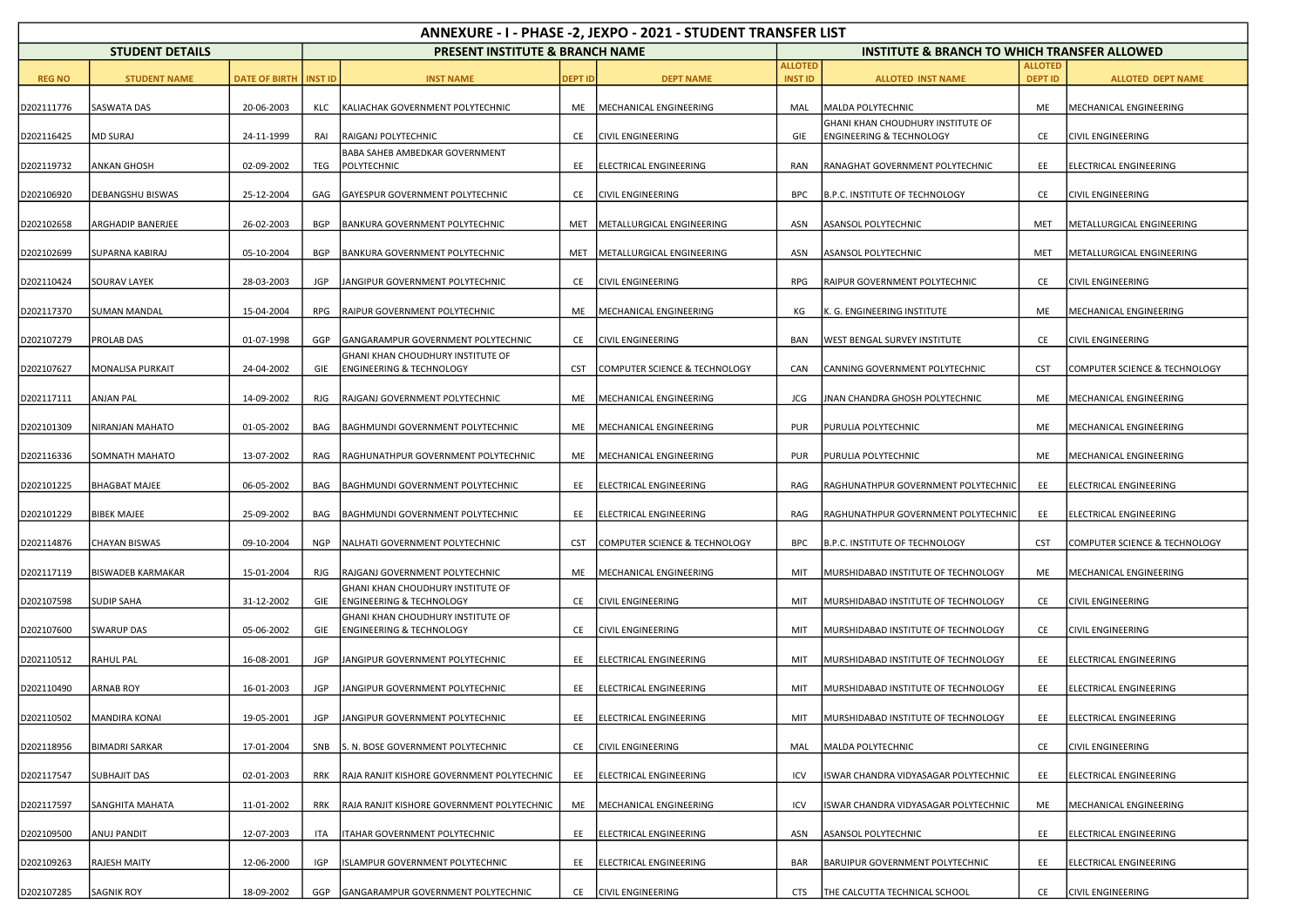| ANNEXURE - I - PHASE -2, JEXPO - 2021 - STUDENT TRANSFER LIST |                           |                                |            |                                                      |            |                                                     |                                  |                                                         |                                  |                                                       |  |
|---------------------------------------------------------------|---------------------------|--------------------------------|------------|------------------------------------------------------|------------|-----------------------------------------------------|----------------------------------|---------------------------------------------------------|----------------------------------|-------------------------------------------------------|--|
|                                                               | <b>STUDENT DETAILS</b>    |                                |            | <b>PRESENT INSTITUTE &amp; BRANCH NAME</b>           |            |                                                     |                                  | <b>INSTITUTE &amp; BRANCH TO WHICH TRANSFER ALLOWED</b> |                                  |                                                       |  |
| <b>REG NO</b>                                                 | <b>STUDENT NAME</b>       | <b>DATE OF BIRTH   INST ID</b> |            | <b>INST NAME</b>                                     | DEPT ID    | <b>DEPT NAME</b>                                    | <b>ALLOTED</b><br><b>INST ID</b> | <b>ALLOTED INST NAME</b>                                | <b>ALLOTED</b><br><b>DEPT ID</b> | <b>ALLOTED DEPT NAME</b>                              |  |
| D202117551                                                    | SUBHASISH BASULI          | 03-09-1999                     | <b>RRK</b> | RAJA RANJIT KISHORE GOVERNMENT POLYTECHNIC           | EE         | ELECTRICAL ENGINEERING                              | MST                              | DR. MEGHNAD SAHA INSTITUTE OF<br><b>TECHNOLOGY</b>      | EE                               | ELECTRICAL ENGINEERING                                |  |
| D202117095                                                    | SATYAM CHIKBARAIK         | 21-10-2000                     | RJG        | RAJGANJ GOVERNMENT POLYTECHNIC                       | EE         | ELECTRICAL ENGINEERING                              | FAL                              | FALAKATA POLYTECHNIC                                    | EE                               | ELECTRICAL ENGINEERING                                |  |
| D202117077                                                    | MAHENDRA MALO             | 24-05-1999                     | <b>RJG</b> | RAJGANJ GOVERNMENT POLYTECHNIC                       | EE         | ELECTRICAL ENGINEERING                              | JAL                              | JALPAIGURI POLYTECHNIC INSTITUTE                        | EE                               | ELECTRICAL ENGINEERING                                |  |
| D202117137                                                    | RAJ MAIRA                 | 22-04-2002                     | RJG        | RAJGANJ GOVERNMENT POLYTECHNIC                       | ME         | MECHANICAL ENGINEERING                              | JAL                              | JALPAIGURI POLYTECHNIC INSTITUTE                        | ME                               | MECHANICAL ENGINEERING                                |  |
| D202116255                                                    | JOYDEEP BOURI             | 11-02-2002                     | RAG        | RAGHUNATHPUR GOVERNMENT POLYTECHNIC                  | EE         | ELECTRICAL ENGINEERING                              | ASN                              | ASANSOL POLYTECHNIC                                     | EE                               | <b>ELECTRICAL ENGINEERING</b>                         |  |
| D202117530                                                    | PRIYANKA DAS              | 12-07-2000                     | <b>RRK</b> | RAJA RANJIT KISHORE GOVERNMENT POLYTECHNIC           | EE         | ELECTRICAL ENGINEERING                              | ICV                              | ISWAR CHANDRA VIDYASAGAR POLYTECHNIC                    | EE                               | ELECTRICAL ENGINEERING                                |  |
| D202101308                                                    | NARAYAN CHANDRA RAJWAR    | 28-06-2002                     | BAG        | BAGHMUNDI GOVERNMENT POLYTECHNIC                     |            | ME   MECHANICAL ENGINEERING                         | RAG                              | RAGHUNATHPUR GOVERNMENT POLYTECHNIC                     | ME                               | MECHANICAL ENGINEERING                                |  |
| D202101199                                                    | SAMAPTI MANDAL            | 04-06-1998                     | BAG        | BAGHMUNDI GOVERNMENT POLYTECHNIC                     | CE         | <b>CIVIL ENGINEERING</b>                            | <b>PUR</b>                       | PURULIA POLYTECHNIC                                     | CE                               | <b>CIVIL ENGINEERING</b>                              |  |
| D202110191                                                    | <b>SUMAN MANDAL</b>       | 11-04-2002                     | <b>JCP</b> | ACHARYA JAGADISH CHANDRA BOSE POLYTECHNIC            | CE         | <b>CIVIL ENGINEERING</b>                            | КG                               | K. G. ENGINEERING INSTITUTE                             | CE                               | <b>CIVIL ENGINEERING</b>                              |  |
| D202102541                                                    | <b>AVIJIT SEN</b>         | 01-08-2001                     | <b>BGP</b> | BANKURA GOVERNMENT POLYTECHNIC                       | EE         | <b>ELECTRICAL ENGINEERING</b>                       | КG                               | K. G. ENGINEERING INSTITUTE                             | EE                               | ELECTRICAL ENGINEERING                                |  |
| D202117214                                                    | ANNESHA CHAKRABORTTY      | 14-05-2004                     | <b>RPG</b> | RAIPUR GOVERNMENT POLYTECHNIC                        | CE         | <b>CIVIL ENGINEERING</b>                            | КG                               | K. G. ENGINEERING INSTITUTE                             | CE                               | CIVIL ENGINEERING                                     |  |
| D202117303                                                    | SOURAV CHAKRABORTY        | 16-07-2003                     | RPG        | RAIPUR GOVERNMENT POLYTECHNIC                        | EE         | ELECTRICAL ENGINEERING                              | КG                               | K. G. ENGINEERING INSTITUTE                             | EE                               | ELECTRICAL ENGINEERING                                |  |
| D202109794                                                    | KOUSHIK DHABAL            | 03-11-2001                     | JAL        | JALPAIGURI POLYTECHNIC INSTITUTE                     |            | ELECTRONICS & TELECOMMUNICATION<br>ETCE ENGINEERING | BIT                              | BIRLA INSTITUTE OF TECHNOLOGY                           | ETCE                             | ELECTRONICS & TELECOMMUNICATION<br><b>ENGINEERING</b> |  |
| D202109873                                                    | SAHADEV KARAK             | 12-06-2002                     | JAL        | JALPAIGURI POLYTECHNIC INSTITUTE                     | ME         | MECHANICAL ENGINEERING                              | JCP                              | ACHARYA JAGADISH CHANDRA BOSE<br>POLYTECHNIC            | ME                               | MECHANICAL ENGINEERING                                |  |
| D202116297                                                    | APURBA MAHATO             | 25-10-2001                     | RAG        | RAGHUNATHPUR GOVERNMENT POLYTECHNIC                  | ME         | MECHANICAL ENGINEERING                              | BAG                              | BAGHMUNDI GOVERNMENT POLYTECHNIC                        | ME                               | MECHANICAL ENGINEERING                                |  |
| D202116278                                                    | SHULAPANI MAHATO          | 06-05-2002                     | RAG        | RAGHUNATHPUR GOVERNMENT POLYTECHNIC                  | EE         | ELECTRICAL ENGINEERING                              | BAG                              | BAGHMUNDI GOVERNMENT POLYTECHNIC                        | EE                               | ELECTRICAL ENGINEERING                                |  |
| D202116273                                                    | RAKESH RAJWAR             | 15-07-2001                     | RAG        | RAGHUNATHPUR GOVERNMENT POLYTECHNIC                  | EE         | ELECTRICAL ENGINEERING                              | BAG                              | BAGHMUNDI GOVERNMENT POLYTECHNIC                        | EE                               | ELECTRICAL ENGINEERING                                |  |
| D202104264                                                    | <b>SUBHAJIT BASU</b>      | 13-06-2003                     | CAN        | CANNING GOVERNMENT POLYTECHNIC                       | EE         | ELECTRICAL ENGINEERING                              | JCP                              | ACHARYA JAGADISH CHANDRA BOSE<br>POLYTECHNIC            | EE                               | ELECTRICAL ENGINEERING                                |  |
| D202100089                                                    | <b>NDRAJIT BAIDYA</b>     | 03-03-2004                     | ADY        | ADYAPEATH ANNADA POLYTECHNIC COLLEGE                 | CE         | <b>CIVIL ENGINEERING</b>                            | JCP                              | ACHARYA JAGADISH CHANDRA BOSE<br>POLYTECHNIC            | CE                               | CIVIL ENGINEERING                                     |  |
| D202101290                                                    | DEBASISH CHOWDHURY        | 15-03-2003                     | BAG        | BAGHMUNDI GOVERNMENT POLYTECHNIC                     | ME         | MECHANICAL ENGINEERING                              | RAG                              | RAGHUNATHPUR GOVERNMENT POLYTECHNIC                     | ME                               | MECHANICAL ENGINEERING                                |  |
| D202116774                                                    | PARTHIB MAJI              | 08-04-2003                     | RGP        | HAJI MD. SERAFAT MONDAL GOVERNMENT<br>POLYTECHNIC    | EE         | ELECTRICAL ENGINEERING                              | ADY                              | ADYAPEATH ANNADA POLYTECHNIC COLLEGE                    | EE                               | ELECTRICAL ENGINEERING                                |  |
|                                                               | D202101711 SURAJ MALAKAR  | 05-06-2003                     |            | POLYTECHNIC (BASIRHAT GOVERNMENT<br>BAS POLYTECHNIC) | EE         | ELECTRICAL ENGINEERING                              | JCP                              | ACHARYA JAGADISH CHANDRA BOSE<br>POLYTECHNIC            | EE                               | ELECTRICAL ENGINEERING                                |  |
| D202100077                                                    | ARINDAM MONDAL            | 08-11-2001                     | ADY        | ADYAPEATH ANNADA POLYTECHNIC COLLEGE                 | CE         | <b>CIVIL ENGINEERING</b>                            | <b>JCP</b>                       | ACHARYA JAGADISH CHANDRA BOSE<br>POLYTECHNIC            | CE                               | <b>CIVIL ENGINEERING</b>                              |  |
| D202109590                                                    | <b>SUMANTA MONDAL</b>     | 19-01-2003                     | ITA        | ITAHAR GOVERNMENT POLYTECHNIC                        |            | ELECTRONICS & TELECOMMUNICATION<br>ETCE ENGINEERING | <b>JCP</b>                       | ACHARYA JAGADISH CHANDRA BOSE<br>POLYTECHNIC            | ETCE                             | ELECTRONICS & TELECOMMUNICATION<br>ENGINEERING        |  |
| D202114893                                                    | NAJIMUL ISLAM             | 24-01-2002                     | <b>NGP</b> | NALHATI GOVERNMENT POLYTECHNIC                       | <b>CST</b> | COMPUTER SCIENCE & TECHNOLOGY                       | <b>CCP</b>                       | CENTRAL CALCUTTA POLYTECHNIC                            | CST                              | COMPUTER SCIENCE & TECHNOLOGY                         |  |
| D202117331                                                    | DEBKUMAR GHOSH            | 22-08-2001                     | <b>RPG</b> | RAIPUR GOVERNMENT POLYTECHNIC                        | ME         | MECHANICAL ENGINEERING                              | <b>BGP</b>                       | BANKURA GOVERNMENT POLYTECHNIC                          | ME                               | MECHANICAL ENGINEERING                                |  |
| D202117373                                                    | <b>SWARUP CHAKRABORTY</b> | 26-08-2002                     | RPG        | RAIPUR GOVERNMENT POLYTECHNIC                        | ME         | MECHANICAL ENGINEERING                              | <b>BGP</b>                       | BANKURA GOVERNMENT POLYTECHNIC                          | ME                               | MECHANICAL ENGINEERING                                |  |
| D202109520                                                    | MABUD JAHADI              | 11-02-2000                     | ITA        | ITAHAR GOVERNMENT POLYTECHNIC                        |            | EE ELECTRICAL ENGINEERING                           | HIG                              | HILLI GOVERNMENT POLYTECHNIC                            | EE                               | ELECTRICAL ENGINEERING                                |  |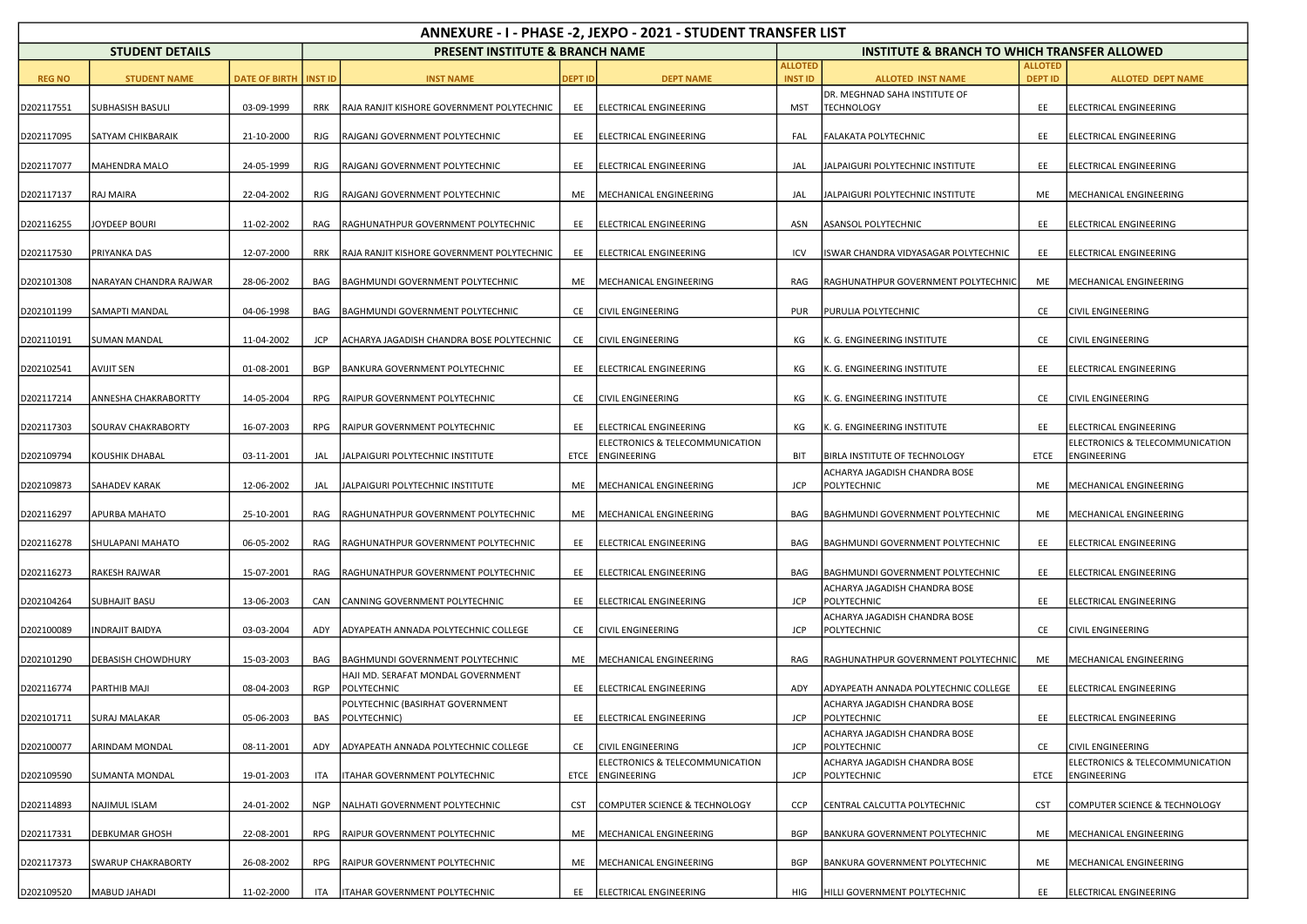| ANNEXURE - I - PHASE -2, JEXPO - 2021 - STUDENT TRANSFER LIST |                        |                                |            |                                                   |                |                                            |                                  |                                                              |                                  |                                                |  |
|---------------------------------------------------------------|------------------------|--------------------------------|------------|---------------------------------------------------|----------------|--------------------------------------------|----------------------------------|--------------------------------------------------------------|----------------------------------|------------------------------------------------|--|
|                                                               | <b>STUDENT DETAILS</b> |                                |            | <b>PRESENT INSTITUTE &amp; BRANCH NAME</b>        |                |                                            |                                  | <b>INSTITUTE &amp; BRANCH TO WHICH TRANSFER ALLOWED</b>      |                                  |                                                |  |
| <b>REG NO</b>                                                 | <b>STUDENT NAME</b>    | <b>DATE OF BIRTH   INST ID</b> |            | <b>INST NAME</b>                                  | <b>DEPT ID</b> | <b>DEPT NAME</b>                           | <b>ALLOTED</b><br><b>INST ID</b> | <b>ALLOTED INST NAME</b>                                     | <b>ALLOTED</b><br><b>DEPT ID</b> | <b>ALLOTED DEPT NAME</b>                       |  |
|                                                               |                        |                                |            |                                                   |                |                                            |                                  |                                                              |                                  |                                                |  |
| D202117128                                                    | MD NIHAL ASGAR         | 06-12-1998                     | RJG        | RAJGANJ GOVERNMENT POLYTECHNIC                    | ME             | MECHANICAL ENGINEERING                     | MIT                              | MURSHIDABAD INSTITUTE OF TECHNOLOGY                          | ME                               | MECHANICAL ENGINEERING                         |  |
| D202117083                                                    | NABIN KUMAR PAUL       | 03-08-2004                     | <b>RJG</b> | RAJGANJ GOVERNMENT POLYTECHNIC                    | EE             | ELECTRICAL ENGINEERING                     | JAL                              | JALPAIGURI POLYTECHNIC INSTITUTE                             | EE                               | ELECTRICAL ENGINEERING                         |  |
| D202107259                                                    | BHASKAR MONDAL         | 17-07-1997                     | GGP        | GANGARAMPUR GOVERNMENT POLYTECHNIC                | CE             | <b>CIVIL ENGINEERING</b>                   | MST                              | DR. MEGHNAD SAHA INSTITUTE OF<br><b>TECHNOLOGY</b>           | CE                               | CIVIL ENGINEERING                              |  |
| D202117307                                                    | SUBHAJIT CHAKRABORTY   | 27-02-2002                     | RPG        | RAIPUR GOVERNMENT POLYTECHNIC                     | EE             | ELECTRICAL ENGINEERING                     | <b>BGP</b>                       | <b>BANKURA GOVERNMENT POLYTECHNIC</b>                        | EE                               | ELECTRICAL ENGINEERING                         |  |
| D202117573                                                    | BUDDHADEB DASADHIKARY  | 08-05-2002                     | RRK        | RAJA RANJIT KISHORE GOVERNMENT POLYTECHNIC        | ME             | MECHANICAL ENGINEERING                     | MST                              | DR. MEGHNAD SAHA INSTITUTE OF<br><b>TECHNOLOGY</b>           | ME                               | MECHANICAL ENGINEERING                         |  |
|                                                               |                        |                                |            |                                                   |                |                                            |                                  |                                                              |                                  |                                                |  |
| D202117585                                                    | <b>KUNTAL MAITI</b>    | 13-08-2002                     | RRK        | RAJA RANJIT KISHORE GOVERNMENT POLYTECHNIC        | ME             | MECHANICAL ENGINEERING                     | <b>CON</b>                       | CONTAI POLYTECHNIC                                           | ME                               | MECHANICAL ENGINEERING                         |  |
| D202119053                                                    | <b>TOWFICK ALI</b>     | 04-04-2003                     | SNB        | S. N. BOSE GOVERNMENT POLYTECHNIC                 | EE             | ELECTRICAL ENGINEERING                     | MAL                              | MALDA POLYTECHNIC                                            | EE                               | ELECTRICAL ENGINEERING                         |  |
| D202117133                                                    | PRADIP BARUI           | 16-10-2003                     | RJG        | RAJGANJ GOVERNMENT POLYTECHNIC                    | ME             | MECHANICAL ENGINEERING                     | KAN                              | KANYAPUR POLYTECHNIC                                         | ME                               | MECHANICAL ENGINEERING                         |  |
|                                                               |                        |                                |            |                                                   |                |                                            |                                  | <b>ENGINEERING INSTITUTE FOR JUNIOR</b>                      |                                  |                                                |  |
| D202117148                                                    | <b>SUMAN DAS</b>       | 26-02-2001                     | RJG        | RAJGANJ GOVERNMENT POLYTECHNIC                    | ME             | MECHANICAL ENGINEERING                     | EIJ                              | <b>EXECUTIVES</b>                                            | ME                               | MECHANICAL ENGINEERING                         |  |
| D202108707                                                    | <b>SUKDEV DAS</b>      | 27-09-2002                     | HIG        | HILLI GOVERNMENT POLYTECHNIC                      | ME             | MECHANICAL ENGINEERING                     | CON                              | CONTAI POLYTECHNIC                                           | ME                               | MECHANICAL ENGINEERING                         |  |
| D202117361                                                    | SOURAV KUNDU           | 18-10-1999                     | <b>RPG</b> | RAIPUR GOVERNMENT POLYTECHNIC                     | ME             | MECHANICAL ENGINEERING                     | <b>BGP</b>                       | <b>BANKURA GOVERNMENT POLYTECHNIC</b>                        | ME                               | MECHANICAL ENGINEERING                         |  |
| D202107011                                                    | SOUVIK PAL             | 11-01-2002                     | GAG        | GAYESPUR GOVERNMENT POLYTECHNIC                   | ME             | MECHANICAL ENGINEERING                     | RAN                              | RANAGHAT GOVERNMENT POLYTECHNIC                              | ME                               | MECHANICAL ENGINEERING                         |  |
| D202110220                                                    | KRISANU DEY            | 04-01-2002                     | JCP        | ACHARYA JAGADISH CHANDRA BOSE POLYTECHNIC         | EE             | ELECTRICAL ENGINEERING                     | GHG                              | <b>GHATAL GOVERNMENT POLYTECHNIC</b>                         | EE                               | ELECTRICAL ENGINEERING                         |  |
| D202116558                                                    | NEEL KARMAKAR          | 02-11-2002                     | RAN        | RANAGHAT GOVERNMENT POLYTECHNIC                   | EE             | ELECTRICAL ENGINEERING                     | BIT                              | BIRLA INSTITUTE OF TECHNOLOGY                                | EE                               | ELECTRICAL ENGINEERING                         |  |
| D202105376                                                    | <b>BISHAL RAY</b>      | 13-03-2002                     | <b>CTS</b> | THE CALCUTTA TECHNICAL SCHOOL                     | CE             | <b>CIVIL ENGINEERING</b>                   | HIT                              | HOOGHLY INSTITUTE OF TECHNOLOGY                              | CE                               | <b>CIVIL ENGINEERING</b>                       |  |
|                                                               |                        |                                |            |                                                   |                |                                            |                                  |                                                              |                                  |                                                |  |
| D202112560                                                    | SAYAN SAHA             | 18-06-2001                     | MAT        | MATHABHANGA GOVERNMENT POLYTECHNIC                | EE             | ELECTRICAL ENGINEERING                     | COB                              | COOCHBEHAR POLYTECHNIC                                       | EE                               | ELECTRICAL ENGINEERING                         |  |
| D202100860                                                    | SUNIL KUMAR YADAV      | 18-04-1995                     | ARG        | ARAMBAGH GOVERNMENT POLYTECHNIC                   | ME             | MECHANICAL ENGINEERING                     | EIJ                              | <b>ENGINEERING INSTITUTE FOR JUNIOR</b><br><b>EXECUTIVES</b> | ME                               | MECHANICAL ENGINEERING                         |  |
| D202116724                                                    | ROHAN PAL              | 27-01-2003                     | <b>RGP</b> | HAJI MD. SERAFAT MONDAL GOVERNMENT<br>POLYTECHNIC | CE             | <b>CIVIL ENGINEERING</b>                   | MBC                              | M.B.C. INSTITUTE OF ENGINEERING &<br><b>TECHNOLOGY</b>       | CE                               | CIVIL ENGINEERING                              |  |
| D202109236                                                    | ABONISH BAG            | 07-01-2004                     | IGP        | ISLAMPUR GOVERNMENT POLYTECHNIC                   | EE             | ELECTRICAL ENGINEERING                     | HIT                              | HOOGHLY INSTITUTE OF TECHNOLOGY                              | EE                               | ELECTRICAL ENGINEERING                         |  |
| D202109468                                                    | PAPAN GHOSH            | 01-04-2000                     | <b>ITA</b> | ITAHAR GOVERNMENT POLYTECHNIC                     | <b>CST</b>     | COMPUTER SCIENCE & TECHNOLOGY              | CCP                              | CENTRAL CALCUTTA POLYTECHNIC                                 | <b>CST</b>                       | COMPUTER SCIENCE & TECHNOLOGY                  |  |
|                                                               | TUHIN SUBHRA           |                                |            |                                                   |                |                                            |                                  | MEDINIPUR SADAR GOVERNMENT                                   |                                  |                                                |  |
| D202117614                                                    | BHATTACHARYYA          | 08-03-2003                     | RRK        | RAJA RANJIT KISHORE GOVERNMENT POLYTECHNIC        | ME             | MECHANICAL ENGINEERING                     | <b>MSG</b>                       | POLYTECHNIC                                                  | ME                               | MECHANICAL ENGINEERING                         |  |
| D202116564                                                    | RANGON CHAKRABORTY     | 05-03-2004                     |            | RAN RANAGHAT GOVERNMENT POLYTECHNIC               | EE             | ELECTRICAL ENGINEERING                     | <b>BPC</b>                       | B.P.C. INSTITUTE OF TECHNOLOGY                               | EE                               | ELECTRICAL ENGINEERING                         |  |
| D202107263                                                    | DIP MOHANTA            | 01-12-2001                     | GGP        | GANGARAMPUR GOVERNMENT POLYTECHNIC                | CE             | <b>CIVIL ENGINEERING</b>                   | RPG                              | RAIPUR GOVERNMENT POLYTECHNIC                                | CE                               | CIVIL ENGINEERING                              |  |
| D202116757                                                    | APURBA GHOSH           | 03-09-2002                     | RGP        | HAJI MD. SERAFAT MONDAL GOVERNMENT<br>POLYTECHNIC | EE             | ELECTRICAL ENGINEERING                     | SRV                              | SREE RAMKRISHNA SILPA VIDYAPITH                              | EE                               | ELECTRICAL ENGINEERING                         |  |
|                                                               | PRINCE KUMAR           |                                |            |                                                   |                |                                            |                                  |                                                              |                                  |                                                |  |
| D202117344                                                    |                        | 16-02-2004                     | RPG        | RAIPUR GOVERNMENT POLYTECHNIC                     | ME             | MECHANICAL ENGINEERING                     | KAN                              | KANYAPUR POLYTECHNIC                                         | ME                               | MECHANICAL ENGINEERING                         |  |
| D202117308                                                    | SUBHAJIT KARMAKAR      | 23-12-2002                     | RPG        | RAIPUR GOVERNMENT POLYTECHNIC                     | EE             | ELECTRICAL ENGINEERING                     | BGP                              | <b>BANKURA GOVERNMENT POLYTECHNIC</b>                        | EE                               | ELECTRICAL ENGINEERING                         |  |
| D202109874                                                    | SAMUEL KABIR KAVIRAJ   | 04-11-2003                     | JAL        | JALPAIGURI POLYTECHNIC INSTITUTE                  | ME             | MECHANICAL ENGINEERING                     | <b>CTS</b>                       | THE CALCUTTA TECHNICAL SCHOOL                                | ME                               | MECHANICAL ENGINEERING                         |  |
| D202114283                                                    | <b>SWARAJIT GHOSH</b>  | 28-12-2001                     |            | MUR MURARAI GOVERNMENT POLYTECHNIC                | ECE            | ELECTRONICS & COMMUNICATION<br>ENGINEERING | KAL                              | KALNA POLYTECHNIC                                            | ETCE                             | ELECTRONICS & TELECOMMUNICATION<br>ENGINEERING |  |
|                                                               |                        |                                |            |                                                   |                |                                            |                                  |                                                              |                                  |                                                |  |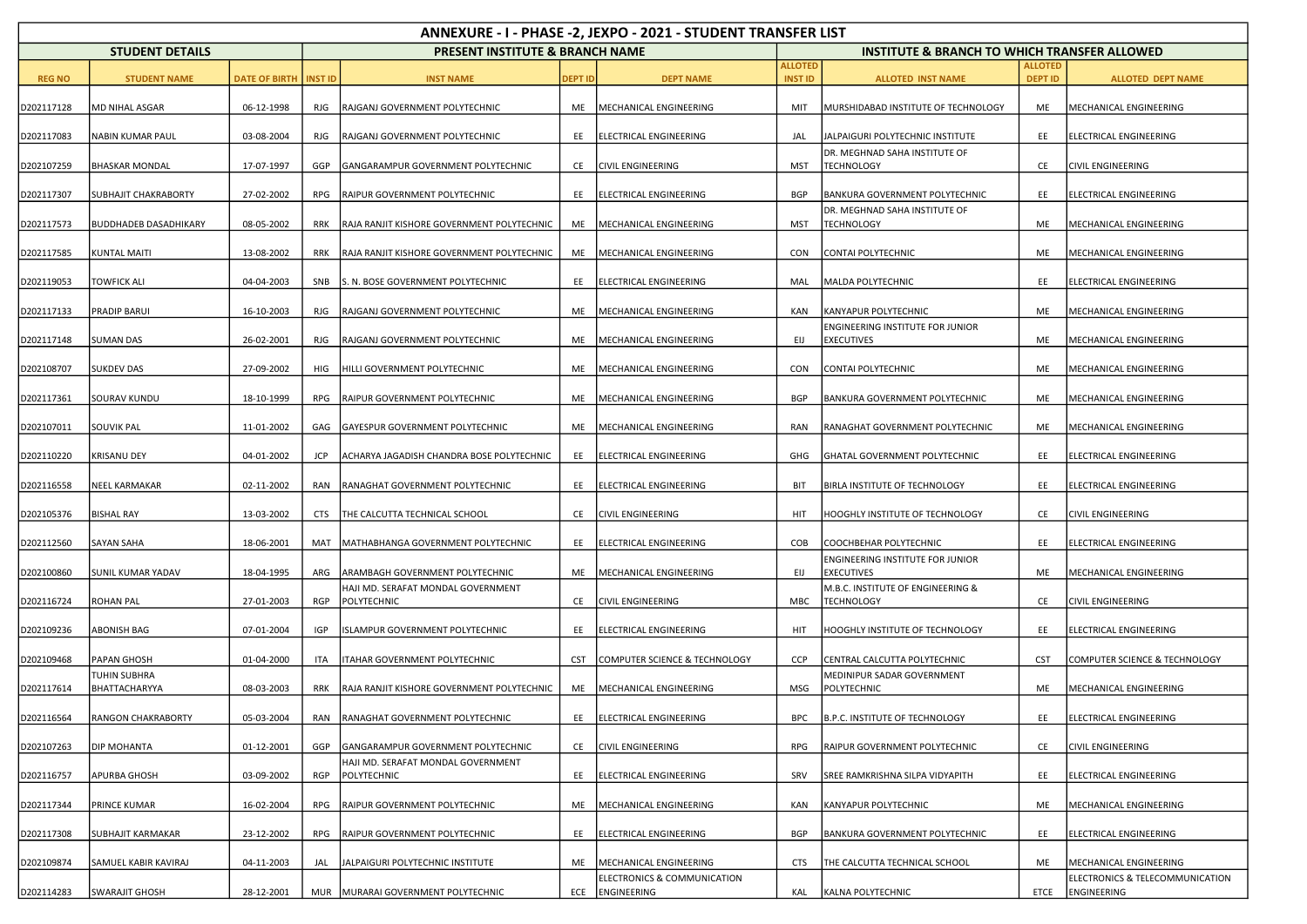| ANNEXURE - I - PHASE -2, JEXPO - 2021 - STUDENT TRANSFER LIST |                        |                                |            |                                               |                |                                                |                                  |                                                             |                                  |                                                |  |  |
|---------------------------------------------------------------|------------------------|--------------------------------|------------|-----------------------------------------------|----------------|------------------------------------------------|----------------------------------|-------------------------------------------------------------|----------------------------------|------------------------------------------------|--|--|
|                                                               | <b>STUDENT DETAILS</b> |                                |            | <b>PRESENT INSTITUTE &amp; BRANCH NAME</b>    |                |                                                |                                  | <b>INSTITUTE &amp; BRANCH TO WHICH TRANSFER ALLOWED</b>     |                                  |                                                |  |  |
| <b>REG NO</b>                                                 | <b>STUDENT NAME</b>    | <b>DATE OF BIRTH   INST ID</b> |            | <b>INST NAME</b>                              | <b>DEPT ID</b> | <b>DEPT NAME</b>                               | <b>ALLOTED</b><br><b>INST ID</b> | <b>ALLOTED INST NAME</b>                                    | <b>ALLOTED</b><br><b>DEPT ID</b> | <b>ALLOTED DEPT NAME</b>                       |  |  |
| D202100164                                                    | RAKESH KUNDU           | 19-11-2003                     | ADY        | ADYAPEATH ANNADA POLYTECHNIC COLLEGE          | EE             | ELECTRICAL ENGINEERING                         | BIT                              | <b>BIRLA INSTITUTE OF TECHNOLOGY</b>                        | EE                               | ELECTRICAL ENGINEERING                         |  |  |
| D202114234                                                    | TUHIN SINGHA           | 22-02-2003                     | <b>MUR</b> | MURARAI GOVERNMENT POLYTECHNIC                | <b>CST</b>     | COMPUTER SCIENCE & TECHNOLOGY                  | <b>NGP</b>                       | NALHATI GOVERNMENT POLYTECHNIC                              | <b>CST</b>                       | COMPUTER SCIENCE & TECHNOLOGY                  |  |  |
| D202117480                                                    | SAMARJIT GON           | 13-01-1999                     | RRK        | RAJA RANJIT KISHORE GOVERNMENT POLYTECHNIC    | <b>CST</b>     | COMPUTER SCIENCE & TECHNOLOGY                  | <b>CON</b>                       | CONTAI POLYTECHNIC                                          | <b>CST</b>                       | COMPUTER SCIENCE & TECHNOLOGY                  |  |  |
| D202109447                                                    | <b>ANKUSH PAL</b>      | 29-10-2001                     | ITA        | ITAHAR GOVERNMENT POLYTECHNIC                 | <b>CST</b>     | COMPUTER SCIENCE & TECHNOLOGY                  | KAL                              | KALNA POLYTECHNIC                                           | <b>CST</b>                       | COMPUTER SCIENCE & TECHNOLOGY                  |  |  |
| D202114299                                                    | <b>GOURAV BANIK</b>    | 22-05-2002                     | <b>MUR</b> | MURARAI GOVERNMENT POLYTECHNIC                | SE             | <b>SURVEY ENGINEERING</b>                      | HBI                              | HARASANKAR BHATTACHARYA INSTITUTE OF<br>TECHNOLOGY & MINING | SE                               | <b>SURVEY ENGINEERING</b>                      |  |  |
| D202107301                                                    | <b>AKASH MAHATO</b>    | 14-05-2001                     | GGP        | GANGARAMPUR GOVERNMENT POLYTECHNIC            | ME             | MECHANICAL ENGINEERING                         | BAG                              | <b>BAGHMUNDI GOVERNMENT POLYTECHNIC</b>                     | ME                               | MECHANICAL ENGINEERING                         |  |  |
| D202101174                                                    | BISHAL MISHRA          | 11-11-2004                     | BAG        | BAGHMUNDI GOVERNMENT POLYTECHNIC              | CE             | <b>CIVIL ENGINEERING</b>                       | <b>PUR</b>                       | PURULIA POLYTECHNIC                                         | CE                               | CIVIL ENGINEERING                              |  |  |
| D202108621                                                    | ABU SULAIMAN           | 02-08-1999                     | HIG        | HILLI GOVERNMENT POLYTECHNIC                  | EE             | ELECTRICAL ENGINEERING                         | MAL                              | MALDA POLYTECHNIC                                           | EE                               | ELECTRICAL ENGINEERING                         |  |  |
| D202104276                                                    | TATHAGATA MRIDHA       | 21-01-2005                     | CAN        | CANNING GOVERNMENT POLYTECHNIC                | EE             | ELECTRICAL ENGINEERING                         | BAR                              | <b>BARUIPUR GOVERNMENT POLYTECHNIC</b>                      | EE                               | ELECTRICAL ENGINEERING                         |  |  |
| D202112547                                                    | LABIN MAHATO           | 14-04-2001                     | MAT        | MATHABHANGA GOVERNMENT POLYTECHNIC            | EE             | ELECTRICAL ENGINEERING                         | RAG                              | RAGHUNATHPUR GOVERNMENT POLYTECHNIC                         | EE                               | ELECTRICAL ENGINEERING                         |  |  |
| D202117366                                                    | SUBHRASANKHA LOHAR     | 14-10-2004                     | RPG        | RAIPUR GOVERNMENT POLYTECHNIC                 | ME             | MECHANICAL ENGINEERING                         | <b>BGP</b>                       | <b>BANKURA GOVERNMENT POLYTECHNIC</b>                       | ME                               | MECHANICAL ENGINEERING                         |  |  |
| D202101305                                                    | KOUSHIK SARKAR         | 10-11-2001                     | BAG        | BAGHMUNDI GOVERNMENT POLYTECHNIC              | ME             | MECHANICAL ENGINEERING                         | <b>PUR</b>                       | PURULIA POLYTECHNIC                                         | ME                               | MECHANICAL ENGINEERING                         |  |  |
| D202107195                                                    | <b>ANIKET NATH</b>     | 23-12-2001                     | GAI        | GAIGHATA GOVT POLYTECHNIC                     | ME             | MECHANICAL ENGINEERING                         | JCP                              | ACHARYA JAGADISH CHANDRA BOSE<br>POLYTECHNIC                | ME                               | MECHANICAL ENGINEERING                         |  |  |
| D202111792                                                    | <b>TANMOY PAUL</b>     | 16-04-2001                     | KLC        | KALIACHAK GOVERNMENT POLYTECHNIC              | ME             | MECHANICAL ENGINEERING                         | MAL                              | MALDA POLYTECHNIC                                           | ME                               | MECHANICAL ENGINEERING                         |  |  |
| D202117132                                                    | PARIKHIT TUDU          | 14-03-1998                     | RJG        | RAJGANJ GOVERNMENT POLYTECHNIC                | ME             | MECHANICAL ENGINEERING                         | RAG                              | RAGHUNATHPUR GOVERNMENT POLYTECHNIC                         | ME                               | MECHANICAL ENGINEERING                         |  |  |
| D202116289                                                    | TUHIN KUMAR MUKHERJEE  | 25-04-2003                     | RAG        | RAGHUNATHPUR GOVERNMENT POLYTECHNIC           | EE             | ELECTRICAL ENGINEERING                         | KAN                              | KANYAPUR POLYTECHNIC                                        | EE                               | ELECTRICAL ENGINEERING                         |  |  |
| D202109584                                                    | <b>SAYAN PAUL</b>      | 25-02-2002                     | ITA        | ITAHAR GOVERNMENT POLYTECHNIC                 | ETCE           | ELECTRONICS & TELECOMMUNICATION<br>ENGINEERING | JCP                              | ACHARYA JAGADISH CHANDRA BOSE<br>POLYTECHNIC                | ETCE                             | ELECTRONICS & TELECOMMUNICATION<br>ENGINEERING |  |  |
| D202119428                                                    | <b>SUBHASIS SINGHA</b> | 04-09-2000                     | SRV        | SREE RAMKRISHNA SILPA VIDYAPITH               | ME             | MECHANICAL ENGINEERING                         | BAR                              | <b>BARUIPUR GOVERNMENT POLYTECHNIC</b>                      | ME                               | MECHANICAL ENGINEERING                         |  |  |
| D202103560                                                    | PAPAN PAL              | 17-06-2001                     | <b>BPC</b> | B.P.C. INSTITUTE OF TECHNOLOGY                | EE             | ELECTRICAL ENGINEERING                         | RAN                              | RANAGHAT GOVERNMENT POLYTECHNIC                             | EE                               | ELECTRICAL ENGINEERING                         |  |  |
| D202119742                                                    | IOHAR ALI PEYADA       | 07-09-2001                     | TEG        | BABA SAHEB AMBEDKAR GOVERNMENT<br>POLYTECHNIC | EE             | ELECTRICAL ENGINEERING                         | RAN                              | RANAGHAT GOVERNMENT POLYTECHNIC                             | EE                               | ELECTRICAL ENGINEERING                         |  |  |
| D202104353                                                    | RITWIK KAR             | 26-03-2002                     | <b>CCP</b> | CENTRAL CALCUTTA POLYTECHNIC                  | <b>CST</b>     | COMPUTER SCIENCE & TECHNOLOGY                  | <b>CON</b>                       | CONTAI POLYTECHNIC                                          | <b>CST</b>                       | COMPUTER SCIENCE & TECHNOLOGY                  |  |  |
| D202117091                                                    | <b>RUPAN ROY</b>       | 28-10-2003                     | <b>RJG</b> | RAJGANJ GOVERNMENT POLYTECHNIC                | EE             | ELECTRICAL ENGINEERING                         | JAL                              | JALPAIGURI POLYTECHNIC INSTITUTE                            | EE                               | ELECTRICAL ENGINEERING                         |  |  |
| D202102629                                                    | SANTA KISKU            | 06-09-2001                     | BGP        | BANKURA GOVERNMENT POLYTECHNIC                | ME             | MECHANICAL ENGINEERING                         | PUR                              | PURULIA POLYTECHNIC                                         | ME                               | MECHANICAL ENGINEERING                         |  |  |
| D202101333                                                    | <b>SUBHASISH BOURI</b> | 28-10-2000                     | BAG        | BAGHMUNDI GOVERNMENT POLYTECHNIC              | ME             | MECHANICAL ENGINEERING                         | KAN                              | <b>KANYAPUR POLYTECHNIC</b>                                 | ME                               | MECHANICAL ENGINEERING                         |  |  |
| D202117068                                                    | <b>DURJAY PAUL</b>     | 26-01-2004                     | RJG        | RAJGANJ GOVERNMENT POLYTECHNIC                | EE             | ELECTRICAL ENGINEERING                         | MAT                              | MATHABHANGA GOVERNMENT POLYTECHNIC                          | EE                               | ELECTRICAL ENGINEERING                         |  |  |
| D202109455                                                    | DEBANJAN PAUL          | 04-02-2001                     | ITA        | ITAHAR GOVERNMENT POLYTECHNIC                 | <b>CST</b>     | COMPUTER SCIENCE & TECHNOLOGY                  | <b>CTS</b>                       | THE CALCUTTA TECHNICAL SCHOOL                               | <b>CST</b>                       | COMPUTER SCIENCE & TECHNOLOGY                  |  |  |
| D202106916                                                    | BIKI BISWAS            | 13-04-2001                     | GAG        | GAYESPUR GOVERNMENT POLYTECHNIC               | CE             | CIVIL ENGINEERING                              | GAI                              | GAIGHATA GOVT POLYTECHNIC                                   | CE                               | CIVIL ENGINEERING                              |  |  |
| D202117484                                                    | SATYAJIT MANA          | 31-12-2001                     | RRK        | RAJA RANJIT KISHORE GOVERNMENT POLYTECHNIC    |                | CST COMPUTER SCIENCE & TECHNOLOGY              | CON                              | CONTAI POLYTECHNIC                                          | <b>CST</b>                       | COMPUTER SCIENCE & TECHNOLOGY                  |  |  |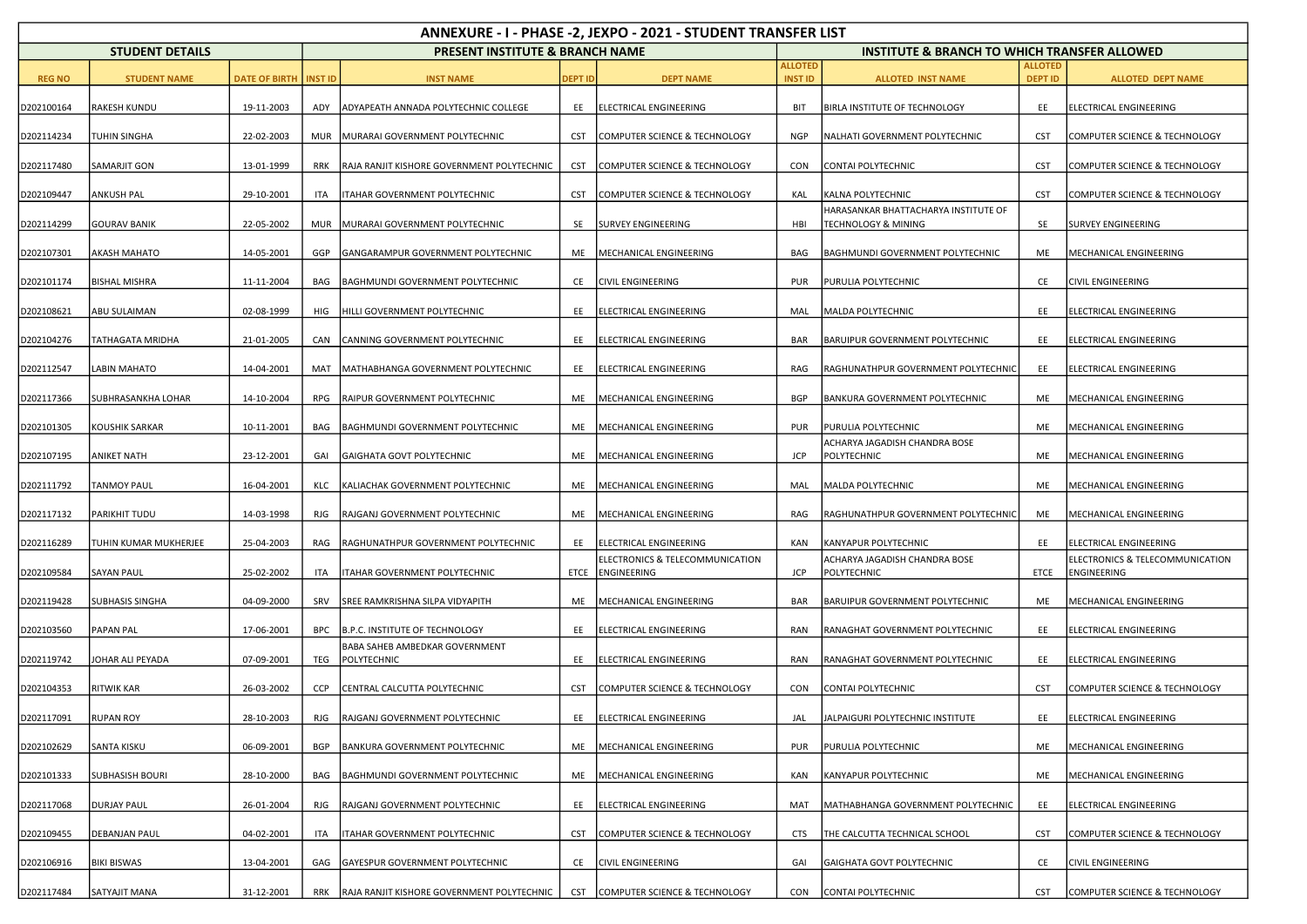| ANNEXURE - I - PHASE -2, JEXPO - 2021 - STUDENT TRANSFER LIST |                         |                      |                |                                                                          |                |                                                     |                                  |                                                         |                                  |                                                |  |  |
|---------------------------------------------------------------|-------------------------|----------------------|----------------|--------------------------------------------------------------------------|----------------|-----------------------------------------------------|----------------------------------|---------------------------------------------------------|----------------------------------|------------------------------------------------|--|--|
|                                                               | <b>STUDENT DETAILS</b>  |                      |                | <b>PRESENT INSTITUTE &amp; BRANCH NAME</b>                               |                |                                                     |                                  | <b>INSTITUTE &amp; BRANCH TO WHICH TRANSFER ALLOWED</b> |                                  |                                                |  |  |
| <b>REG NO</b>                                                 | <b>STUDENT NAME</b>     | <b>DATE OF BIRTH</b> | <b>INST ID</b> | <b>INST NAME</b>                                                         | <b>DEPT ID</b> | <b>DEPT NAME</b>                                    | <b>ALLOTED</b><br><b>INST ID</b> | <b>ALLOTED INST NAME</b>                                | <b>ALLOTED</b><br><b>DEPT ID</b> | <b>ALLOTED DEPT NAME</b>                       |  |  |
| D202107304                                                    | ANIMESH PAIRA           | 06-12-2001           | GGP            | GANGARAMPUR GOVERNMENT POLYTECHNIC                                       | ME             | MECHANICAL ENGINEERING                              | <b>JCP</b>                       | ACHARYA JAGADISH CHANDRA BOSE<br>POLYTECHNIC            | ME                               | MECHANICAL ENGINEERING                         |  |  |
| D202117285                                                    | NISHIKANTA DAS          | 10-04-2002           | <b>RPG</b>     | RAIPUR GOVERNMENT POLYTECHNIC                                            | EE             | ELECTRICAL ENGINEERING                              | <b>BGP</b>                       | BANKURA GOVERNMENT POLYTECHNIC                          | EE                               | ELECTRICAL ENGINEERING                         |  |  |
| D202119430                                                    | <b>SUDIP SAMANTA</b>    | 02-11-2000           | SRV            | SREE RAMKRISHNA SILPA VIDYAPITH                                          | ME             | MECHANICAL ENGINEERING                              | <b>BAR</b>                       | BARUIPUR GOVERNMENT POLYTECHNIC                         | ME                               | MECHANICAL ENGINEERING                         |  |  |
| D202106892                                                    | RIYAJUL MALLIK          | 05-10-2001           | FAL            | <b>FALAKATA POLYTECHNIC</b>                                              | ME             | MECHANICAL ENGINEERING                              | <b>CON</b>                       | <b>CONTAI POLYTECHNIC</b>                               | ME                               | MECHANICAL ENGINEERING                         |  |  |
| D202109464                                                    | MD ROHIT MIDDYA         | 16-01-2002           | ITA            | ITAHAR GOVERNMENT POLYTECHNIC                                            | <b>CST</b>     | COMPUTER SCIENCE & TECHNOLOGY                       | <b>CCP</b>                       | CENTRAL CALCUTTA POLYTECHNIC                            | <b>CST</b>                       | COMPUTER SCIENCE & TECHNOLOGY                  |  |  |
| D202110004                                                    | <b>ABIR GHOSH</b>       | 28-11-2002           | JCG            | JNAN CHANDRA GHOSH POLYTECHNIC                                           | EE             | ELECTRICAL ENGINEERING                              | <b>SKP</b>                       | SIDHU KANU BIRSA POLYTECHNIC                            | EE                               | ELECTRICAL ENGINEERING                         |  |  |
| D202102602                                                    | ARIJIT BANERJEE         | 10-12-2002           | BGP            | BANKURA GOVERNMENT POLYTECHNIC                                           | ME             | MECHANICAL ENGINEERING                              | RPG                              | RAIPUR GOVERNMENT POLYTECHNIC                           | ME                               | MECHANICAL ENGINEERING                         |  |  |
| D202107632                                                    | <b>RITAM MANNA</b>      | 07-07-2002           | GIE            | GHANI KHAN CHOUDHURY INSTITUTE OF<br><b>ENGINEERING &amp; TECHNOLOGY</b> | <b>CST</b>     | COMPUTER SCIENCE & TECHNOLOGY                       | KAL                              | KALNA POLYTECHNIC                                       | <b>CST</b>                       | COMPUTER SCIENCE & TECHNOLOGY                  |  |  |
| D202112971                                                    | SK SAMIM ALI            | 29-04-2003           | <b>MEM</b>     | MEMARI GOVERNMENT POLYTECHNIC                                            | CE             | <b>CIVIL ENGINEERING</b>                            | HIT                              | HOOGHLY INSTITUTE OF TECHNOLOGY                         | CE                               | CIVIL ENGINEERING                              |  |  |
| D202110264                                                    | SOVAN ATTA              | 20-06-2002           | <b>JCP</b>     | ACHARYA JAGADISH CHANDRA BOSE POLYTECHNIC                                |                | ELECTRONICS & TELECOMMUNICATION<br>ETCE ENGINEERING | <b>BIT</b>                       | BIRLA INSTITUTE OF TECHNOLOGY                           | ETCE                             | ELECTRONICS & TELECOMMUNICATION<br>ENGINEERING |  |  |
| D202107541                                                    | SUBHASIS PRADHAN        | 13-03-2000           | GHG            | GHATAL GOVERNMENT POLYTECHNIC                                            | ME             | MECHANICAL ENGINEERING                              | MSG                              | MEDINIPUR SADAR GOVERNMENT<br>POLYTECHNIC               | ME                               | MECHANICAL ENGINEERING                         |  |  |
| D202117261                                                    | AMIT HANSDA             | 29-08-2001           | RPG            | RAIPUR GOVERNMENT POLYTECHNIC                                            | EE             | ELECTRICAL ENGINEERING                              | RRK                              | RAJA RANJIT KISHORE GOVERNMENT<br>POLYTECHNIC           | EE                               | ELECTRICAL ENGINEERING                         |  |  |
| D202101203                                                    | <b>SANJIT SAHIS</b>     | 13-03-2002           | BAG            | BAGHMUNDI GOVERNMENT POLYTECHNIC                                         | CE             | <b>CIVIL ENGINEERING</b>                            | <b>PUR</b>                       | PURULIA POLYTECHNIC                                     | CE                               | CIVIL ENGINEERING                              |  |  |
| D202109626                                                    | <b>DEBJYOTI SARKAR</b>  | 09-07-2002           | JAL            | JALPAIGURI POLYTECHNIC INSTITUTE                                         | CE             | <b>CIVIL ENGINEERING</b>                            | <b>SLG</b>                       | SILIGURI GOVERNMENT POLYTECHNIC                         | CE                               | CIVIL ENGINEERING                              |  |  |
| D202109633                                                    | <b>GOURAB SUTRADHAR</b> | 09-10-2002           | JAL            | JALPAIGURI POLYTECHNIC INSTITUTE                                         | CE             | <b>CIVIL ENGINEERING</b>                            | SLG                              | SILIGURI GOVERNMENT POLYTECHNIC                         | CE                               | CIVIL ENGINEERING                              |  |  |
| D202116197                                                    | IABA RANI KUMBHAKAR     | 28-04-2000           | RAG            | RAGHUNATHPUR GOVERNMENT POLYTECHNIC                                      | <b>CST</b>     | COMPUTER SCIENCE & TECHNOLOGY                       | KAN                              | KANYAPUR POLYTECHNIC                                    | <b>CST</b>                       | COMPUTER SCIENCE & TECHNOLOGY                  |  |  |
| D202117085                                                    | PAPAN ROY               | 14-10-2004           | RJG            | RAJGANJ GOVERNMENT POLYTECHNIC                                           | EE             | ELECTRICAL ENGINEERING                              | JAL                              | JALPAIGURI POLYTECHNIC INSTITUTE                        | EE                               | ELECTRICAL ENGINEERING                         |  |  |
| D202101544                                                    | SRIKRISHNA KAYET        | 24-10-2000           | <b>BAR</b>     | BARUIPUR GOVERNMENT POLYTECHNIC                                          | EE             | ELECTRICAL ENGINEERING                              | <b>MST</b>                       | DR. MEGHNAD SAHA INSTITUTE OF<br><b>TECHNOLOGY</b>      | EE                               | ELECTRICAL ENGINEERING                         |  |  |
| D202114907                                                    | SHANTANU SUTRADHAR      | 18-11-2002           | <b>NGP</b>     | NALHATI GOVERNMENT POLYTECHNIC                                           | <b>CST</b>     | COMPUTER SCIENCE & TECHNOLOGY                       | <b>CTS</b>                       | THE CALCUTTA TECHNICAL SCHOOL                           | <b>CST</b>                       | COMPUTER SCIENCE & TECHNOLOGY                  |  |  |
| D202119005                                                    | AKASH SINGHA            | 25-08-1998           | SNB            | S. N. BOSE GOVERNMENT POLYTECHNIC                                        | EE             | ELECTRICAL ENGINEERING                              | MAL                              | MALDA POLYTECHNIC                                       | EE                               | ELECTRICAL ENGINEERING                         |  |  |
| D202109444                                                    | ANKITA CHATTERJEE       | 10-10-2001           | ITA            | ITAHAR GOVERNMENT POLYTECHNIC                                            | <b>CST</b>     | COMPUTER SCIENCE & TECHNOLOGY                       | <b>CTS</b>                       | THE CALCUTTA TECHNICAL SCHOOL                           | <b>CST</b>                       | COMPUTER SCIENCE & TECHNOLOGY                  |  |  |
| D202107476                                                    | NIRUPAM JANA            | 07-01-2002           |                | GHG GHATAL GOVERNMENT POLYTECHNIC                                        | EE             | ELECTRICAL ENGINEERING                              | <b>MST</b>                       | DR. MEGHNAD SAHA INSTITUTE OF<br>TECHNOLOGY             | EE                               | <b>ELECTRICAL ENGINEERING</b>                  |  |  |
| D202110307                                                    | SUMANA MANNA            | 13-11-2000           | JCP            | ACHARYA JAGADISH CHANDRA BOSE POLYTECHNIC                                | ME             | MECHANICAL ENGINEERING                              | ARG                              | ARAMBAGH GOVERNMENT POLYTECHNIC                         | ME                               | MECHANICAL ENGINEERING                         |  |  |
| D202107665                                                    | <b>SOUVIK PAL</b>       | 22-02-2003           | GIE            | GHANI KHAN CHOUDHURY INSTITUTE OF<br><b>ENGINEERING &amp; TECHNOLOGY</b> | EE             | ELECTRICAL ENGINEERING                              | SRV                              | SREE RAMKRISHNA SILPA VIDYAPITH                         | EE                               | ELECTRICAL ENGINEERING                         |  |  |
| D202112523                                                    | AMAL DAS                | 18-02-2002           | MAT            | MATHABHANGA GOVERNMENT POLYTECHNIC                                       | EE             | ELECTRICAL ENGINEERING                              | COB                              | COOCHBEHAR POLYTECHNIC                                  | EE                               | ELECTRICAL ENGINEERING                         |  |  |
| D202117606                                                    | SUBHAS CHANDRA SAHOO    | 18-02-2002           | <b>RRK</b>     | RAJA RANJIT KISHORE GOVERNMENT POLYTECHNIC                               | ME             | MECHANICAL ENGINEERING                              | CON                              | CONTAI POLYTECHNIC                                      | ME                               | MECHANICAL ENGINEERING                         |  |  |
| D202102563                                                    | PRIYANKA HEMBRAM        | 19-05-1999           | BGP            | BANKURA GOVERNMENT POLYTECHNIC                                           | EE             | ELECTRICAL ENGINEERING                              | RAG                              | RAGHUNATHPUR GOVERNMENT POLYTECHNIC                     | EE                               | ELECTRICAL ENGINEERING                         |  |  |
| D202109097                                                    | ARGHA BATABYAL          | 10-03-2003           | ICV            | ISWAR CHANDRA VIDYASAGAR POLYTECHNIC                                     | EE             | <b>ELECTRICAL ENGINEERING</b>                       | MSG                              | MEDINIPUR SADAR GOVERNMENT<br>POLYTECHNIC               | EE                               | ELECTRICAL ENGINEERING                         |  |  |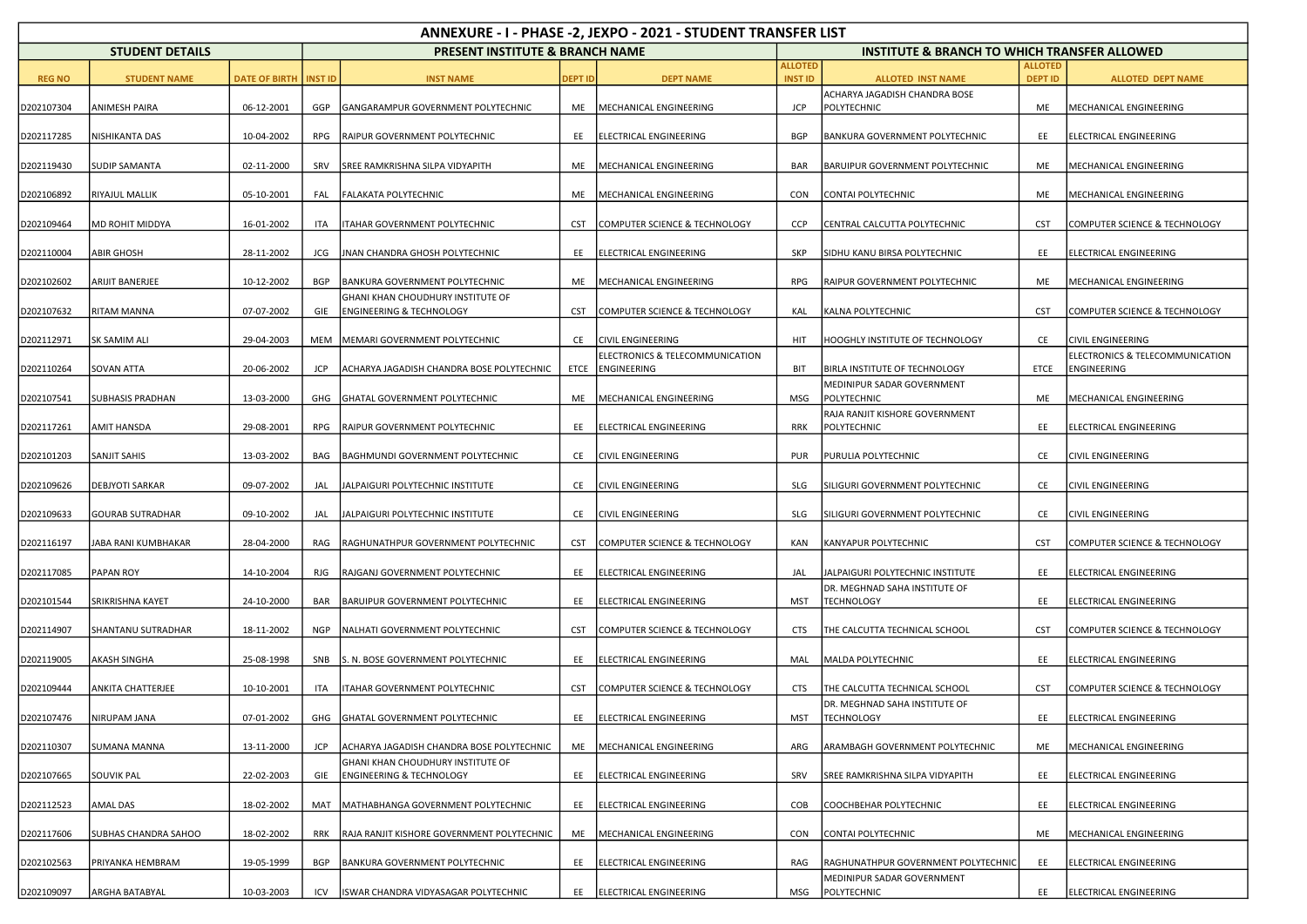| ANNEXURE - I - PHASE -2, JEXPO - 2021 - STUDENT TRANSFER LIST |                        |                                |            |                                                                          |                |                               |                                  |                                                                          |                                  |                               |  |  |
|---------------------------------------------------------------|------------------------|--------------------------------|------------|--------------------------------------------------------------------------|----------------|-------------------------------|----------------------------------|--------------------------------------------------------------------------|----------------------------------|-------------------------------|--|--|
|                                                               | <b>STUDENT DETAILS</b> |                                |            | <b>PRESENT INSTITUTE &amp; BRANCH NAME</b>                               |                |                               |                                  | <b>INSTITUTE &amp; BRANCH TO WHICH TRANSFER ALLOWED</b>                  |                                  |                               |  |  |
| <b>REG NO</b>                                                 | <b>STUDENT NAME</b>    | <b>DATE OF BIRTH   INST ID</b> |            | <b>INST NAME</b>                                                         | <b>DEPT ID</b> | <b>DEPT NAME</b>              | <b>ALLOTED</b><br><b>INST ID</b> | <b>ALLOTED INST NAME</b>                                                 | <b>ALLOTED</b><br><b>DEPT ID</b> | <b>ALLOTED DEPT NAME</b>      |  |  |
| D202110529                                                    | SUSOBHAN HALDER        | 05-12-2001                     | <b>JGP</b> | JANGIPUR GOVERNMENT POLYTECHNIC                                          | EE             | ELECTRICAL ENGINEERING        | MIT                              | MURSHIDABAD INSTITUTE OF TECHNOLOGY                                      | EE                               | ELECTRICAL ENGINEERING        |  |  |
| D202116606                                                    | DIBYENDU DAS           | 16-09-2003                     | RAN        | RANAGHAT GOVERNMENT POLYTECHNIC                                          | ME             | MECHANICAL ENGINEERING        | <b>BPC</b>                       | B.P.C. INSTITUTE OF TECHNOLOGY                                           | ME                               | MECHANICAL ENGINEERING        |  |  |
| D202100751                                                    | SWAPNADEEP DEY         | 26-10-2001                     | ARG        | ARAMBAGH GOVERNMENT POLYTECHNIC                                          | CE             | <b>CIVIL ENGINEERING</b>      | BAN                              | <b>WEST BENGAL SURVEY INSTITUTE</b>                                      | CE                               | <b>CIVIL ENGINEERING</b>      |  |  |
| D202109722                                                    | AYAN DAS               | 28-02-2005                     | JAL        | JALPAIGURI POLYTECHNIC INSTITUTE                                         | EE             | ELECTRICAL ENGINEERING        | <b>CON</b>                       | CONTAI POLYTECHNIC                                                       | EE                               | ELECTRICAL ENGINEERING        |  |  |
| D202118653                                                    | <b>NAVNIT KUMAR</b>    | 05-10-2000                     | SLG        | SILIGURI GOVERNMENT POLYTECHNIC                                          | CE             | <b>CIVIL ENGINEERING</b>      | BAR                              | <b>BARUIPUR GOVERNMENT POLYTECHNIC</b>                                   | CE                               | CIVIL ENGINEERING             |  |  |
| D202106893                                                    | RUDRANEEL BASU         | 10-03-2004                     | FAL        | FALAKATA POLYTECHNIC                                                     | ME             | MECHANICAL ENGINEERING        | GAI                              | GAIGHATA GOVT POLYTECHNIC                                                | ME                               | MECHANICAL ENGINEERING        |  |  |
| D202102615                                                    | NIBEDAN MAJI           | 07-05-1999                     | BGP        | BANKURA GOVERNMENT POLYTECHNIC                                           | ME             | MECHANICAL ENGINEERING        | RPG                              | RAIPUR GOVERNMENT POLYTECHNIC                                            | ME                               | MECHANICAL ENGINEERING        |  |  |
| D202117104                                                    | <b>SUBHAM SEN</b>      | 11-12-2003                     | RJG        | RAJGANJ GOVERNMENT POLYTECHNIC                                           | EE             | ELECTRICAL ENGINEERING        | BGP                              | BANKURA GOVERNMENT POLYTECHNIC                                           | EE                               | ELECTRICAL ENGINEERING        |  |  |
| D202104237                                                    | BINID DAS              | 27-02-2004                     | CAN        | CANNING GOVERNMENT POLYTECHNIC                                           | EE             | <b>ELECTRICAL ENGINEERING</b> | GAI                              | GAIGHATA GOVT POLYTECHNIC                                                | EE                               | ELECTRICAL ENGINEERING        |  |  |
| D202101257                                                    | RAHUL MONDAL           | 20-10-2003                     | BAG        | BAGHMUNDI GOVERNMENT POLYTECHNIC                                         | EE             | ELECTRICAL ENGINEERING        | КG                               | K. G. ENGINEERING INSTITUTE                                              | EE                               | ELECTRICAL ENGINEERING        |  |  |
| D202100833                                                    | PRAGYANSHU KASHYAP     | 30-09-2001                     | ARG        | ARAMBAGH GOVERNMENT POLYTECHNIC                                          | ME             | MECHANICAL ENGINEERING        | <b>JCP</b>                       | ACHARYA JAGADISH CHANDRA BOSE<br>POLYTECHNIC                             | ME                               | MECHANICAL ENGINEERING        |  |  |
| D202102569                                                    | SAHITYA MONDAL         | 23-05-2001                     | BGP        | BANKURA GOVERNMENT POLYTECHNIC                                           | EE             | ELECTRICAL ENGINEERING        | ASN                              | <b>ASANSOL POLYTECHNIC</b>                                               | EE                               | ELECTRICAL ENGINEERING        |  |  |
| D202117321                                                    | ARIJIT SHIT            | 17-05-2004                     | <b>RPG</b> | RAIPUR GOVERNMENT POLYTECHNIC                                            | ME             | MECHANICAL ENGINEERING        | <b>BGP</b>                       | <b>BANKURA GOVERNMENT POLYTECHNIC</b>                                    | ME                               | MECHANICAL ENGINEERING        |  |  |
| D202100778                                                    | JEET MUKHERJEE         | 15-05-1997                     | ARG        | ARAMBAGH GOVERNMENT POLYTECHNIC                                          | EE             | ELECTRICAL ENGINEERING        | HIT                              | HOOGHLY INSTITUTE OF TECHNOLOGY                                          | EE                               | ELECTRICAL ENGINEERING        |  |  |
| D202116332                                                    | <b>SHIVAM KUMAR</b>    | 24-05-2001                     | RAG        | RAGHUNATHPUR GOVERNMENT POLYTECHNIC                                      | ME             | MECHANICAL ENGINEERING        | ASN                              | ASANSOL POLYTECHNIC                                                      | ME                               | MECHANICAL ENGINEERING        |  |  |
| D202109451                                                    | <b>BIBEK MANDAL</b>    | 13-12-2004                     | ITA        | ITAHAR GOVERNMENT POLYTECHNIC                                            | <b>CST</b>     | COMPUTER SCIENCE & TECHNOLOGY | GIE                              | GHANI KHAN CHOUDHURY INSTITUTE OF<br><b>ENGINEERING &amp; TECHNOLOGY</b> | <b>CST</b>                       | COMPUTER SCIENCE & TECHNOLOGY |  |  |
| D202117322                                                    | ASHIM PARAMANIK        | 06-03-2001                     | RPG        | RAIPUR GOVERNMENT POLYTECHNIC                                            | ME             | MECHANICAL ENGINEERING        | BGP                              | <b>BANKURA GOVERNMENT POLYTECHNIC</b>                                    | ME                               | MECHANICAL ENGINEERING        |  |  |
| D202116698                                                    | ATANU DE               | 12-11-2002                     | RGP        | HAJI MD. SERAFAT MONDAL GOVERNMENT<br>POLYTECHNIC                        | CE             | <b>CIVIL ENGINEERING</b>      | <b>PUR</b>                       | PURULIA POLYTECHNIC                                                      | CE                               | CIVIL ENGINEERING             |  |  |
| D202106471                                                    | ARITRA MONDAL          | 03-03-2001                     | EIJ        | ENGINEERING INSTITUTE FOR JUNIOR EXECUTIVES                              | MET            | METALLURGICAL ENGINEERING     | ASN                              | <b>ASANSOL POLYTECHNIC</b>                                               | MET                              | METALLURGICAL ENGINEERING     |  |  |
| D202107611                                                    | ARITRA DAS             | 27-08-2003                     | GIE        | GHANI KHAN CHOUDHURY INSTITUTE OF<br><b>ENGINEERING &amp; TECHNOLOGY</b> | CST            | COMPUTER SCIENCE & TECHNOLOGY | CAN                              | CANNING GOVERNMENT POLYTECHNIC                                           | <b>CST</b>                       | COMPUTER SCIENCE & TECHNOLOGY |  |  |
| D202101250                                                    | <b>MONOJIT BARIK</b>   | 19-04-2005                     | BAG        | BAGHMUNDI GOVERNMENT POLYTECHNIC                                         | EE             | ELECTRICAL ENGINEERING        | ARG                              | ARAMBAGH GOVERNMENT POLYTECHNIC                                          | EE                               | ELECTRICAL ENGINEERING        |  |  |
| D202112957                                                    | PRONAB HALDER          | 22-02-1999                     |            | MEM MEMARI GOVERNMENT POLYTECHNIC                                        | CE             | <b>CIVIL ENGINEERING</b>      | KAL                              | KALNA POLYTECHNIC                                                        | CE                               | CIVIL ENGINEERING             |  |  |
| D202116333                                                    | SIDHANT PRASAD         | 20-01-2002                     | RAG        | RAGHUNATHPUR GOVERNMENT POLYTECHNIC                                      | ME             | MECHANICAL ENGINEERING        | ASN                              | <b>ASANSOL POLYTECHNIC</b>                                               | ME                               | MECHANICAL ENGINEERING        |  |  |
| D202104190                                                    | PARAMITA KUNDU         | 13-05-2001                     | CAN        | CANNING GOVERNMENT POLYTECHNIC                                           | CST            | COMPUTER SCIENCE & TECHNOLOGY | <b>CCP</b>                       | CENTRAL CALCUTTA POLYTECHNIC                                             | <b>CST</b>                       | COMPUTER SCIENCE & TECHNOLOGY |  |  |
| D202107123                                                    | SOUMYABRATA PAL        | 18-12-2001                     | GAI        | GAIGHATA GOVT POLYTECHNIC                                                | CE             | <b>CIVIL ENGINEERING</b>      | ADY                              | ADYAPEATH ANNADA POLYTECHNIC COLLEGE                                     | CE                               | CIVIL ENGINEERING             |  |  |
| D202125373                                                    | <b>NEHA PRASAD</b>     | 15-03-1994                     | <b>CTS</b> | THE CALCUTTA TECHNICAL SCHOOL                                            | EE             | ELECTRICAL ENGINEERING        | ASN                              | <b>ASANSOL POLYTECHNIC</b>                                               | EE                               | ELECTRICAL ENGINEERING        |  |  |
| D202106875                                                    | GOBINDA NATH           | 28-12-1999                     | FAL        | FALAKATA POLYTECHNIC                                                     | ME             | MECHANICAL ENGINEERING        | <b>MEM</b>                       | MEMARI GOVERNMENT POLYTECHNIC                                            | ME                               | MECHANICAL ENGINEERING        |  |  |
| D202107653                                                    | JAYANTA BISWAS         | 25-07-2003                     | GIE        | GHANI KHAN CHOUDHURY INSTITUTE OF<br><b>ENGINEERING &amp; TECHNOLOGY</b> |                | EE ELECTRICAL ENGINEERING     | ARG                              | ARAMBAGH GOVERNMENT POLYTECHNIC                                          | EE                               | <b>ELECTRICAL ENGINEERING</b> |  |  |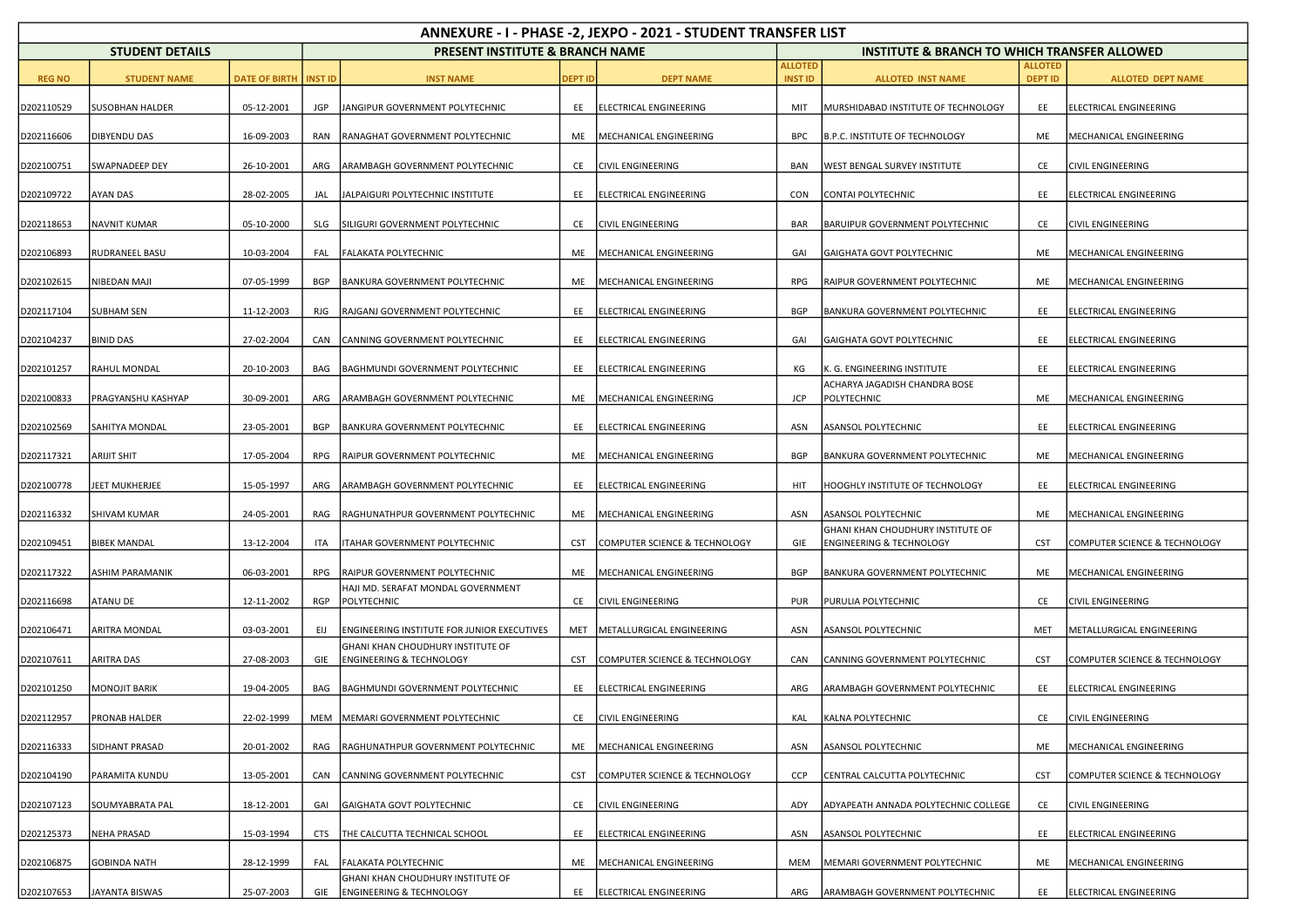| ANNEXURE - I - PHASE -2, JEXPO - 2021 - STUDENT TRANSFER LIST |                        |                         |            |                                                   |                |                                                     |                                  |                                                                          |                                  |                                                |  |
|---------------------------------------------------------------|------------------------|-------------------------|------------|---------------------------------------------------|----------------|-----------------------------------------------------|----------------------------------|--------------------------------------------------------------------------|----------------------------------|------------------------------------------------|--|
|                                                               | <b>STUDENT DETAILS</b> |                         |            | <b>PRESENT INSTITUTE &amp; BRANCH NAME</b>        |                |                                                     |                                  | <b>INSTITUTE &amp; BRANCH TO WHICH TRANSFER ALLOWED</b>                  |                                  |                                                |  |
| <b>REG NO</b>                                                 | <b>STUDENT NAME</b>    | DATE OF BIRTH   INST ID |            | <b>INST NAME</b>                                  | <b>DEPT ID</b> | <b>DEPT NAME</b>                                    | <b>ALLOTED</b><br><b>INST ID</b> | <b>ALLOTED INST NAME</b>                                                 | <b>ALLOTED</b><br><b>DEPT ID</b> | <b>ALLOTED DEPT NAME</b>                       |  |
| D202116782                                                    | SAMIUL HASAN           | 06-06-2002              | RGP        | HAJI MD. SERAFAT MONDAL GOVERNMENT<br>POLYTECHNIC | EE             | <b>ELECTRICAL ENGINEERING</b>                       | <b>JCP</b>                       | ACHARYA JAGADISH CHANDRA BOSE<br>POLYTECHNIC                             | EE                               | ELECTRICAL ENGINEERING                         |  |
| D202109549                                                    | TUHIN GHOSAL           | 12-12-2002              | <b>ITA</b> | ITAHAR GOVERNMENT POLYTECHNIC                     | EE             | ELECTRICAL ENGINEERING                              | <b>BGP</b>                       | BANKURA GOVERNMENT POLYTECHNIC                                           | EE                               | ELECTRICAL ENGINEERING                         |  |
| D202112544                                                    | KOUSIK RAY             | 13-09-2001              | MAT        | MATHABHANGA GOVERNMENT POLYTECHNIC                | EE             | ELECTRICAL ENGINEERING                              | COB                              | COOCHBEHAR POLYTECHNIC                                                   | EE                               | ELECTRICAL ENGINEERING                         |  |
| D202117494                                                    | SUBHANKAR CHINI        | 14-04-2003              | <b>RRK</b> | RAJA RANJIT KISHORE GOVERNMENT POLYTECHNIC        | CST            | COMPUTER SCIENCE & TECHNOLOGY                       | CON                              | CONTAI POLYTECHNIC                                                       | <b>CST</b>                       | COMPUTER SCIENCE & TECHNOLOGY                  |  |
| D202110156                                                    | <b>AKHIL KUMAR</b>     | 06-02-2004              | JCP        | ACHARYA JAGADISH CHANDRA BOSE POLYTECHNIC         | CE             | <b>CIVIL ENGINEERING</b>                            | <b>CTS</b>                       | THE CALCUTTA TECHNICAL SCHOOL                                            | CE                               | <b>CIVIL ENGINEERING</b>                       |  |
| D202101262                                                    | <b>SAKLIN ANSARI</b>   | 14-01-2000              | BAG        | BAGHMUNDI GOVERNMENT POLYTECHNIC                  | EE             | ELECTRICAL ENGINEERING                              | RAG                              | RAGHUNATHPUR GOVERNMENT POLYTECHNIC                                      | EE                               | ELECTRICAL ENGINEERING                         |  |
| D202111773                                                    | SACHIN MONDAL          | 12-12-2000              | KLC        | KALIACHAK GOVERNMENT POLYTECHNIC                  | ME             | MECHANICAL ENGINEERING                              | ARG                              | ARAMBAGH GOVERNMENT POLYTECHNIC                                          | ME                               | MECHANICAL ENGINEERING                         |  |
| D202116317                                                    | NAYAN PAL              | 17-12-2002              | RAG        | RAGHUNATHPUR GOVERNMENT POLYTECHNIC               | ME             | MECHANICAL ENGINEERING                              | ASN                              | ASANSOL POLYTECHNIC                                                      | ME                               | MECHANICAL ENGINEERING                         |  |
| D202109586                                                    | <b>SOUMEN DAS</b>      | 14-05-2003              | <b>ITA</b> | ITAHAR GOVERNMENT POLYTECHNIC                     |                | ELECTRONICS & TELECOMMUNICATION<br>ETCE ENGINEERING | <b>JCP</b>                       | ACHARYA JAGADISH CHANDRA BOSE<br>POLYTECHNIC                             | ETCE                             | ELECTRONICS & TELECOMMUNICATION<br>ENGINEERING |  |
| D202109534                                                    | RAUKI KUMAR            | 12-02-2001              | ITA        | ITAHAR GOVERNMENT POLYTECHNIC                     | EE             | ELECTRICAL ENGINEERING                              | KAN                              | KANYAPUR POLYTECHNIC                                                     | EE                               | ELECTRICAL ENGINEERING                         |  |
| D202109518                                                    | KOUSHIK BISWAS         | 05-11-2001              | <b>ITA</b> | ITAHAR GOVERNMENT POLYTECHNIC                     | EE             | ELECTRICAL ENGINEERING                              | MAL                              | MALDA POLYTECHNIC                                                        | EE                               | ELECTRICAL ENGINEERING                         |  |
| D202117356                                                    | SATYABRATA MURMU       | 12-06-2000              | RPG        | RAIPUR GOVERNMENT POLYTECHNIC                     | ME             | MECHANICAL ENGINEERING                              | <b>BDP</b>                       | BUNDWAN POLYTECHNIC                                                      | ME                               | MECHANICAL ENGINEERING                         |  |
| D202107274                                                    | NITISH KUMAR           | 02-01-2002              | GGP        | GANGARAMPUR GOVERNMENT POLYTECHNIC                | CE             | <b>CIVIL ENGINEERING</b>                            | <b>CTS</b>                       | THE CALCUTTA TECHNICAL SCHOOL                                            | CE                               | CIVIL ENGINEERING                              |  |
| D202117243                                                    | SANJOY SEN             | 12-02-2004              | RPG        | RAIPUR GOVERNMENT POLYTECHNIC                     | CE             | <b>CIVIL ENGINEERING</b>                            | КG                               | K. G. ENGINEERING INSTITUTE                                              | CE                               | <b>CIVIL ENGINEERING</b>                       |  |
| D202117018                                                    | <b>MANAS MONDAL</b>    | 27-11-2003              | RJG        | RAJGANJ GOVERNMENT POLYTECHNIC                    | CE             | <b>CIVIL ENGINEERING</b>                            | <b>RPG</b>                       | RAIPUR GOVERNMENT POLYTECHNIC                                            | CE                               | CIVIL ENGINEERING                              |  |
| D202107270                                                    | KAMAL AHMAD            | 13-08-2001              | GGP        | GANGARAMPUR GOVERNMENT POLYTECHNIC                | CE             | <b>CIVIL ENGINEERING</b>                            | <b>BAR</b>                       | <b>BARUIPUR GOVERNMENT POLYTECHNIC</b>                                   | CE                               | <b>CIVIL ENGINEERING</b>                       |  |
| D202110522                                                    | SONU MONDAL            | 10-11-2001              | JGP        | JANGIPUR GOVERNMENT POLYTECHNIC                   | EE             | ELECTRICAL ENGINEERING                              | MIT                              | MURSHIDABAD INSTITUTE OF TECHNOLOGY                                      | EE                               | ELECTRICAL ENGINEERING                         |  |
| D202118958                                                    | <b>BISHAL SAHA</b>     | 30-12-2002              | SNB        | S. N. BOSE GOVERNMENT POLYTECHNIC                 | CE             | <b>CIVIL ENGINEERING</b>                            | GIE                              | GHANI KHAN CHOUDHURY INSTITUTE OF<br><b>ENGINEERING &amp; TECHNOLOGY</b> | CE                               | <b>CIVIL ENGINEERING</b>                       |  |
| D202102669                                                    | DHANANJOY MONDAL       | 08-10-1996              | <b>BGP</b> | <b>BANKURA GOVERNMENT POLYTECHNIC</b>             | MET            | METALLURGICAL ENGINEERING                           | ASN                              | ASANSOL POLYTECHNIC                                                      | MET                              | METALLURGICAL ENGINEERING                      |  |
| D202117315                                                    | <b>ABHISHEK MAJI</b>   | 10-07-2001              | RPG        | RAIPUR GOVERNMENT POLYTECHNIC                     | ME             | MECHANICAL ENGINEERING                              | KAN                              | KANYAPUR POLYTECHNIC                                                     | ME                               | MECHANICAL ENGINEERING                         |  |
| D202109817                                                    | <b>SUBHA DEY</b>       | 16-04-2002              | JAL        | JALPAIGURI POLYTECHNIC INSTITUTE                  | ETCE           | ELECTRONICS & TELECOMMUNICATION<br>ENGINEERING      | <b>BIT</b>                       | BIRLA INSTITUTE OF TECHNOLOGY                                            | ETCE                             | ELECTRONICS & TELECOMMUNICATION<br>ENGINEERING |  |
| D202117078                                                    | <b>MALAY ROY</b>       | 13-10-2002              | RJG        | RAJGANJ GOVERNMENT POLYTECHNIC                    | EE             | ELECTRICAL ENGINEERING                              | JAL                              | JALPAIGURI POLYTECHNIC INSTITUTE                                         | EE                               | ELECTRICAL ENGINEERING                         |  |
| D202110494                                                    | <b>DAUD IBRAHIM</b>    | 24-12-2001              | JGP        | JANGIPUR GOVERNMENT POLYTECHNIC                   | EE             | ELECTRICAL ENGINEERING                              | MIT                              | MURSHIDABAD INSTITUTE OF TECHNOLOGY                                      | EE                               | ELECTRICAL ENGINEERING                         |  |
| D202112945                                                    | INDRANIL MONDAL        | 22-06-2004              | MEM        | MEMARI GOVERNMENT POLYTECHNIC                     | CE             | <b>CIVIL ENGINEERING</b>                            | ASN                              | ASANSOL POLYTECHNIC                                                      | CE                               | <b>CIVIL ENGINEERING</b>                       |  |
| D202109477                                                    | SAIKAT PRAMANIK        | 18-06-1999              | ITA        | ITAHAR GOVERNMENT POLYTECHNIC                     | <b>CST</b>     | COMPUTER SCIENCE & TECHNOLOGY                       | MST                              | DR. MEGHNAD SAHA INSTITUTE OF<br><b>TECHNOLOGY</b>                       | <b>CST</b>                       | COMPUTER SCIENCE & TECHNOLOGY                  |  |
| D202116786                                                    | SOUVIK MANDAL          | 23-08-2003              | RGP        | HAJI MD. SERAFAT MONDAL GOVERNMENT<br>POLYTECHNIC | EE             | ELECTRICAL ENGINEERING                              | SRV                              | SREE RAMKRISHNA SILPA VIDYAPITH                                          | EE                               | ELECTRICAL ENGINEERING                         |  |
| D202112391                                                    | MRINAL CHANDRA GHOSH   | 22-12-2000              | MAL        | MALDA POLYTECHNIC                                 | EE             | ELECTRICAL ENGINEERING                              | HIG                              | HILLI GOVERNMENT POLYTECHNIC                                             | EE                               | ELECTRICAL ENGINEERING                         |  |
| D202112394                                                    | PAPAN PAUL             | 06-11-2001              | MAL        | MALDA POLYTECHNIC                                 | EE             | ELECTRICAL ENGINEERING                              | HIG                              | HILLI GOVERNMENT POLYTECHNIC                                             | EE                               | ELECTRICAL ENGINEERING                         |  |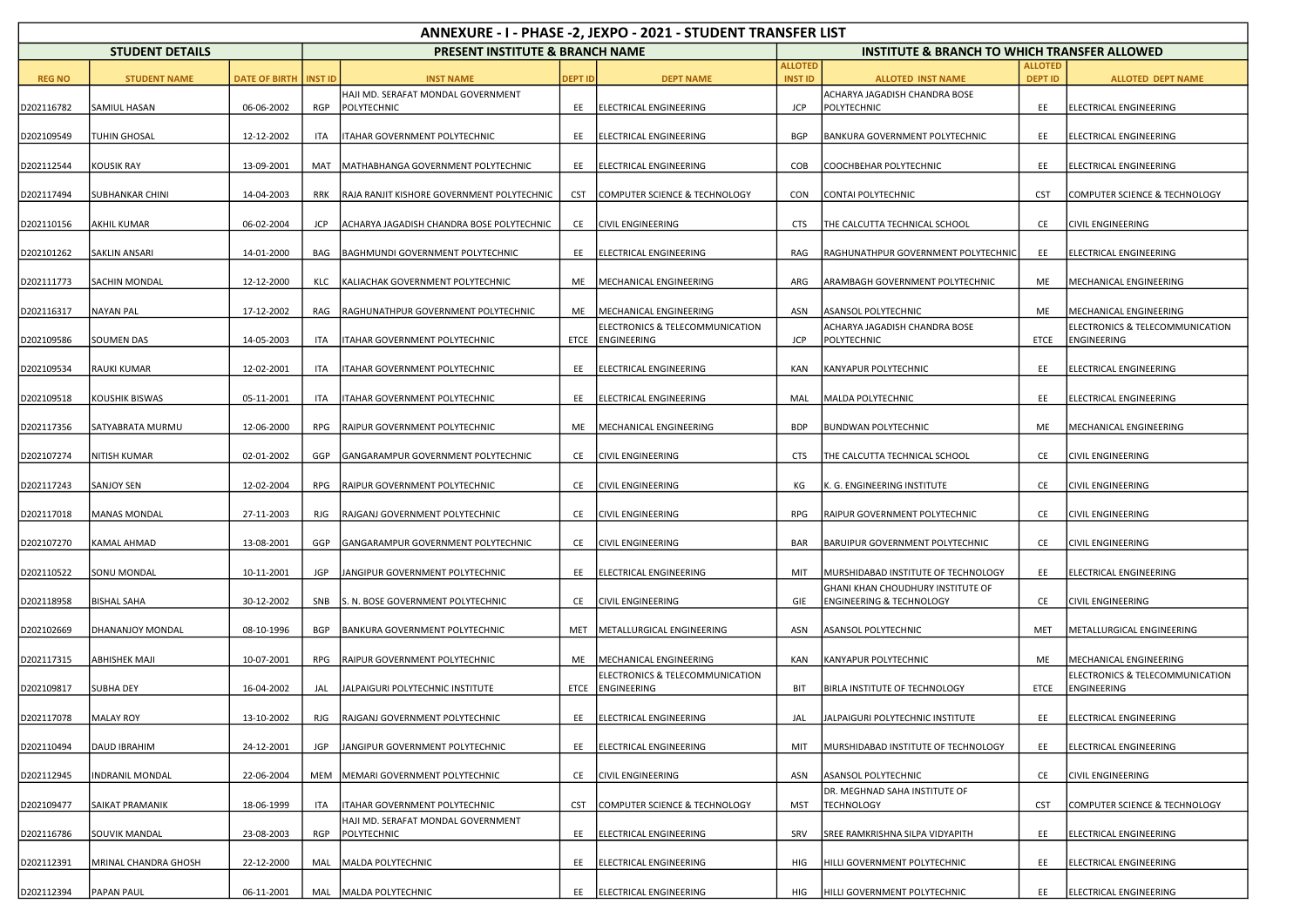| ANNEXURE - I - PHASE -2, JEXPO - 2021 - STUDENT TRANSFER LIST |                        |               |                |                                                                          |                |                                                     |                                  |                                                             |                                  |                                                |  |
|---------------------------------------------------------------|------------------------|---------------|----------------|--------------------------------------------------------------------------|----------------|-----------------------------------------------------|----------------------------------|-------------------------------------------------------------|----------------------------------|------------------------------------------------|--|
|                                                               | <b>STUDENT DETAILS</b> |               |                | <b>PRESENT INSTITUTE &amp; BRANCH NAME</b>                               |                |                                                     |                                  | <b>INSTITUTE &amp; BRANCH TO WHICH TRANSFER ALLOWED</b>     |                                  |                                                |  |
| <b>REG NO</b>                                                 | <b>STUDENT NAME</b>    | DATE OF BIRTH | <b>INST ID</b> | <b>INST NAME</b>                                                         | <b>DEPT ID</b> | <b>DEPT NAME</b>                                    | <b>ALLOTED</b><br><b>INST ID</b> | <b>ALLOTED INST NAME</b>                                    | <b>ALLOTED</b><br><b>DEPT ID</b> | <b>ALLOTED DEPT NAME</b>                       |  |
| D202107480                                                    | SAMBIT DAS             | 14-03-2003    | GHG            | GHATAL GOVERNMENT POLYTECHNIC                                            | EE             | ELECTRICAL ENGINEERING                              | RRK                              | RAJA RANJIT KISHORE GOVERNMENT<br>POLYTECHNIC               | EE                               | ELECTRICAL ENGINEERING                         |  |
| D202114932                                                    | JOY MONDAL             | 21-06-2003    | <b>NGP</b>     | NALHATI GOVERNMENT POLYTECHNIC                                           | ME             | MECHANICAL ENGINEERING                              | RAG                              | RAGHUNATHPUR GOVERNMENT POLYTECHNIC                         | ME                               | MECHANICAL ENGINEERING                         |  |
| D202107662                                                    | <b>SOHAM SINHA</b>     | 14-09-2001    | GIE            | GHANI KHAN CHOUDHURY INSTITUTE OF<br><b>ENGINEERING &amp; TECHNOLOGY</b> | EE             | ELECTRICAL ENGINEERING                              | ASN                              | ASANSOL POLYTECHNIC                                         | EE                               | ELECTRICAL ENGINEERING                         |  |
| D202114946                                                    | NILANJANA CHOWDHURY    | 02-01-2002    | <b>NGP</b>     | NALHATI GOVERNMENT POLYTECHNIC                                           | ME             | MECHANICAL ENGINEERING                              | <b>BGP</b>                       | <b>BANKURA GOVERNMENT POLYTECHNIC</b>                       | ME                               | MECHANICAL ENGINEERING                         |  |
| D202111706                                                    | AYAN DAS ADHIKARI      | 26-01-2003    | KLC            | KALIACHAK GOVERNMENT POLYTECHNIC                                         | IT             | <b>INFORMATION TECHNOLOGY</b>                       | KAT                              | BENGAL INSTITUTE OF TECHNOLOGY                              | IT                               | INFORMATION TECHNOLOGY                         |  |
| D202116258                                                    | <b>MANAS MAJEE</b>     | 14-11-2001    | RAG            | RAGHUNATHPUR GOVERNMENT POLYTECHNIC                                      | EE             | ELECTRICAL ENGINEERING                              | KAN                              | KANYAPUR POLYTECHNIC                                        | EE                               | ELECTRICAL ENGINEERING                         |  |
| D202118556                                                    | <b>BIDHAN ROY</b>      | 06-03-1997    | SKP            | SIDHU KANU BIRSA POLYTECHNIC                                             | EE             | ELECTRICAL ENGINEERING                              | GHG                              | GHATAL GOVERNMENT POLYTECHNIC                               | EE                               | ELECTRICAL ENGINEERING                         |  |
| D202107264                                                    | <b>DIPANKAR PAUL</b>   | 07-06-2001    | GGP            | GANGARAMPUR GOVERNMENT POLYTECHNIC                                       | CE             | <b>CIVIL ENGINEERING</b>                            | MAL                              | MALDA POLYTECHNIC                                           | CE                               | <b>CIVIL ENGINEERING</b>                       |  |
| D202100217                                                    | NITYA MALAKAR          | 03-06-1999    | ADY            | ADYAPEATH ANNADA POLYTECHNIC COLLEGE                                     | ME             | MECHANICAL ENGINEERING                              | КG                               | K. G. ENGINEERING INSTITUTE                                 | ME                               | MECHANICAL ENGINEERING                         |  |
| D202112573                                                    | <b>SUJIT SEN</b>       | 17-02-2002    | MAT            | MATHABHANGA GOVERNMENT POLYTECHNIC                                       | EE             | ELECTRICAL ENGINEERING                              | COB                              | COOCHBEHAR POLYTECHNIC                                      | EE                               | ELECTRICAL ENGINEERING                         |  |
| D202117099                                                    | SHREYA SINGH           | 13-01-2003    | RJG            | RAJGANJ GOVERNMENT POLYTECHNIC                                           | EE             | ELECTRICAL ENGINEERING                              | JAL                              | JALPAIGURI POLYTECHNIC INSTITUTE                            | EE                               | ELECTRICAL ENGINEERING                         |  |
| D202116276                                                    | <b>SANDIP MANDAL</b>   | 30-09-2001    | RAG            | RAGHUNATHPUR GOVERNMENT POLYTECHNIC                                      | EE             | ELECTRICAL ENGINEERING                              | BAG                              | BAGHMUNDI GOVERNMENT POLYTECHNIC                            | EE                               | ELECTRICAL ENGINEERING                         |  |
| D202101226                                                    | <b>BHAIRAB BANGAL</b>  | 11-09-1999    | BAG            | <b>BAGHMUNDI GOVERNMENT POLYTECHNIC</b>                                  | EE             | <b>ELECTRICAL ENGINEERING</b>                       | КG                               | K. G. ENGINEERING INSTITUTE                                 | EE                               | ELECTRICAL ENGINEERING                         |  |
| D202114959                                                    | <b>SK JAHIR</b>        | 21-04-2002    | <b>NGP</b>     | NALHATI GOVERNMENT POLYTECHNIC                                           | ME             | MECHANICAL ENGINEERING                              | <b>MEM</b>                       | MEMARI GOVERNMENT POLYTECHNIC                               | ME                               | MECHANICAL ENGINEERING                         |  |
| D202109450                                                    | ATINDRA DAS            | 18-10-2002    | ITA            | ITAHAR GOVERNMENT POLYTECHNIC                                            | CST            | COMPUTER SCIENCE & TECHNOLOGY                       | <b>BAS</b>                       | GOVERNMENT POLYTECHNIC (BASIRHAT<br>GOVERNMENT POLYTECHNIC) | <b>CST</b>                       | COMPUTER SCIENCE & TECHNOLOGY                  |  |
| D202107485                                                    | SK AJIJUR RAHAMAN      | 13-08-2001    | GHG            | GHATAL GOVERNMENT POLYTECHNIC                                            | EE             | ELECTRICAL ENGINEERING                              | <b>BAR</b>                       | BARUIPUR GOVERNMENT POLYTECHNIC                             | EE                               | ELECTRICAL ENGINEERING                         |  |
| D202100826                                                    | <b>DIPRA SARKAR</b>    | 14-06-2003    | ARG            | ARAMBAGH GOVERNMENT POLYTECHNIC                                          | ME             | MECHANICAL ENGINEERING                              | GAI                              | GAIGHATA GOVT POLYTECHNIC                                   | ME                               | MECHANICAL ENGINEERING                         |  |
| D202117600                                                    | SAYAN MAJI             | 08-04-2001    | <b>RRK</b>     | RAJA RANJIT KISHORE GOVERNMENT POLYTECHNIC                               | ME             | MECHANICAL ENGINEERING                              | CON                              | <b>CONTAI POLYTECHNIC</b>                                   | ME                               | MECHANICAL ENGINEERING                         |  |
| D202114908                                                    | SOMA GHOSH             | 11-07-2004    | <b>NGP</b>     | NALHATI GOVERNMENT POLYTECHNIC                                           | <b>CST</b>     | COMPUTER SCIENCE & TECHNOLOGY                       | <b>CTS</b>                       | THE CALCUTTA TECHNICAL SCHOOL                               | <b>CST</b>                       | COMPUTER SCIENCE & TECHNOLOGY                  |  |
| D202109556                                                    | <b>BANASHRI QUILA</b>  | 07-08-2003    | ITA            | ITAHAR GOVERNMENT POLYTECHNIC                                            |                | ELECTRONICS & TELECOMMUNICATION<br>ETCE ENGINEERING | JCP                              | ACHARYA JAGADISH CHANDRA BOSE<br>POLYTECHNIC                | ETCE                             | ELECTRONICS & TELECOMMUNICATION<br>ENGINEERING |  |
| D202117363                                                    | SOUVIK KOLAY           | 01-01-2002    | RPG            | RAIPUR GOVERNMENT POLYTECHNIC                                            | ME             | MECHANICAL ENGINEERING                              | КG                               | K. G. ENGINEERING INSTITUTE                                 | ME                               | MECHANICAL ENGINEERING                         |  |
| D202102304                                                    | <b>HRIK BISWAS</b>     | 20-10-2003    |                | BEL BEHALA GOVERNMENT POLYTECHNIC                                        |                | CST COMPUTER SCIENCE & TECHNOLOGY                   | CCP                              | CENTRAL CALCUTTA POLYTECHNIC                                | <b>CST</b>                       | COMPUTER SCIENCE & TECHNOLOGY                  |  |
| D202116779                                                    | SAHIBUL ALAM           | 04-05-2005    | RGP            | HAJI MD. SERAFAT MONDAL GOVERNMENT<br>POLYTECHNIC                        | EE             | ELECTRICAL ENGINEERING                              | <b>JCP</b>                       | ACHARYA JAGADISH CHANDRA BOSE<br>POLYTECHNIC                | EE                               | ELECTRICAL ENGINEERING                         |  |
| D202117064                                                    | <b>BISWARUP GARAI</b>  | 05-05-1999    | RJG            | RAJGANJ GOVERNMENT POLYTECHNIC                                           | EE             | ELECTRICAL ENGINEERING                              | <b>BGP</b>                       | BANKURA GOVERNMENT POLYTECHNIC                              | EE                               | ELECTRICAL ENGINEERING                         |  |
| D202110284                                                    | <b>MILON BAG</b>       | 19-08-1997    | <b>JCP</b>     | ACHARYA JAGADISH CHANDRA BOSE POLYTECHNIC                                | ME             | MECHANICAL ENGINEERING                              | <b>MSG</b>                       | MEDINIPUR SADAR GOVERNMENT<br>POLYTECHNIC                   | ME                               | MECHANICAL ENGINEERING                         |  |
| D202110524                                                    | SOURAV KUMAR DAS       | 23-09-2003    | JGP            | JANGIPUR GOVERNMENT POLYTECHNIC                                          | EE             | <b>ELECTRICAL ENGINEERING</b>                       | <b>BPC</b>                       | B.P.C. INSTITUTE OF TECHNOLOGY                              | EE                               | ELECTRICAL ENGINEERING                         |  |
| D202112633                                                    | ARNAB BISWAS           | 22-01-2004    | MBC            | M.B.C. INSTITUTE OF ENGINEERING & TECHNOLOGY                             | CE             | <b>CIVIL ENGINEERING</b>                            | <b>BPC</b>                       | B.P.C. INSTITUTE OF TECHNOLOGY                              | CE                               | CIVIL ENGINEERING                              |  |
| D202116781                                                    | <b>SAMIR GOPE</b>      | 24-11-2000    | RGP            | HAJI MD. SERAFAT MONDAL GOVERNMENT<br>POLYTECHNIC                        | EE             | ELECTRICAL ENGINEERING                              | SRV                              | SREE RAMKRISHNA SILPA VIDYAPITH                             | EE                               | ELECTRICAL ENGINEERING                         |  |